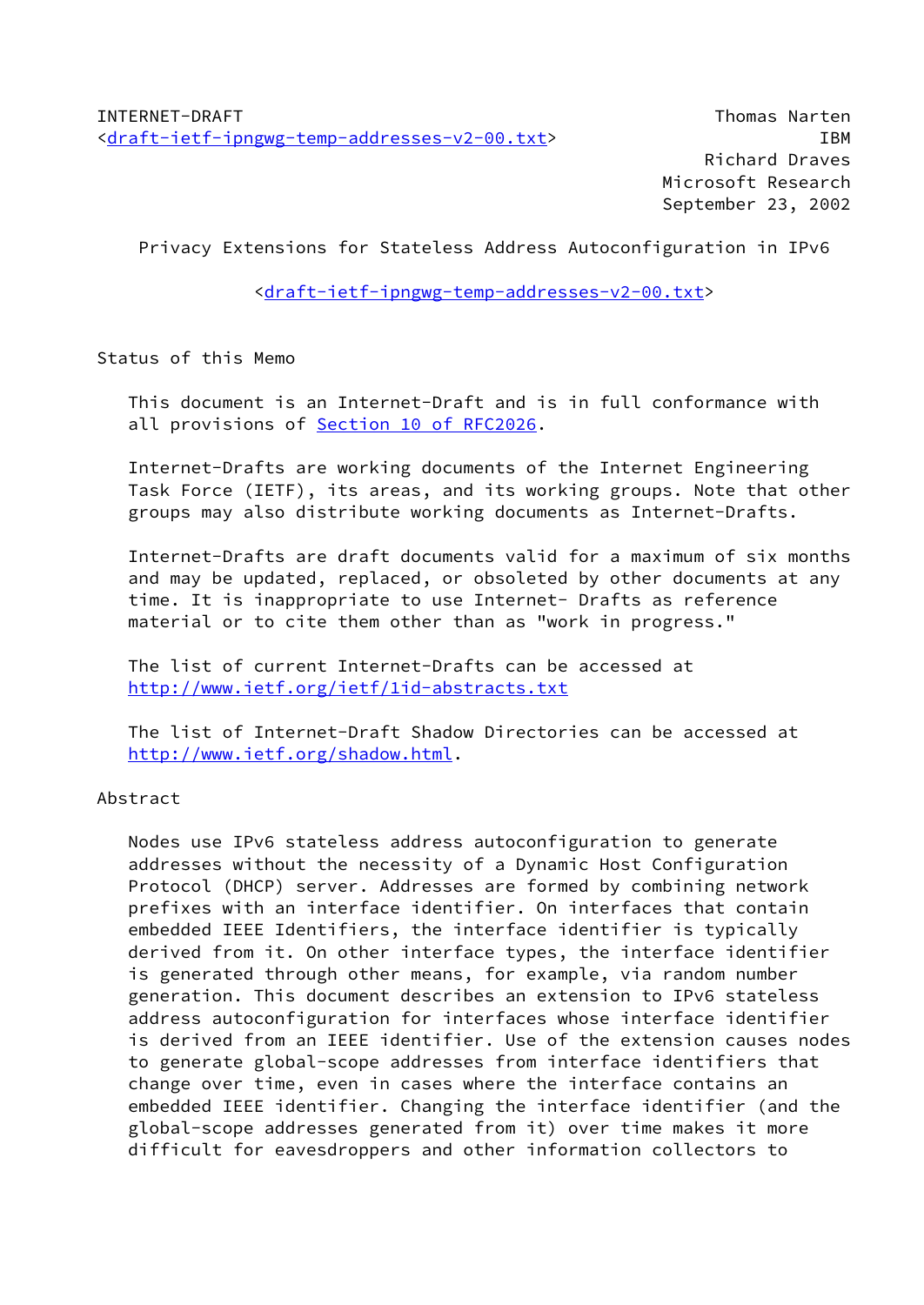INTERNET-DRAFT September 23, 2002

 identify when different addresses used in different transactions actually correspond to the same node.

This document updates and replaces [RFC 3041 \[RFC3041](https://datatracker.ietf.org/doc/pdf/rfc3041)].

# Contents

|                                                                                                                                                                                                                                                                                                                                                           | $\overline{\mathbf{1}}$                                                                                   |
|-----------------------------------------------------------------------------------------------------------------------------------------------------------------------------------------------------------------------------------------------------------------------------------------------------------------------------------------------------------|-----------------------------------------------------------------------------------------------------------|
| $\perp$ .                                                                                                                                                                                                                                                                                                                                                 | $\overline{3}$                                                                                            |
| 2.<br>Extended Use of the Same Identifier<br>2.1.                                                                                                                                                                                                                                                                                                         | $\underline{4}$                                                                                           |
| Address Usage in IPv4 Today<br>2.2.<br>The Concern With IPv6 Addresses<br>2.3.                                                                                                                                                                                                                                                                            |                                                                                                           |
| Possible Approaches<br>2.4.                                                                                                                                                                                                                                                                                                                               | $\frac{4}{5}$ $\frac{6}{7}$                                                                               |
| 3.<br>3.1.<br>Generation Of Randomized Interface Identifiers<br>3.2.<br>When Stable Storage Is Present<br>3.2.1.<br>In The Absence of Stable Storage<br>3.2.2.<br>Generating Temporary Addresses<br>3.3.<br>Expiration of Temporary Addresses<br>3.4.<br>Regeneration of Randomized Interface Identifiers<br>3.5.<br>Configuration Switch<br>3.6.<br>3.7. | $\underline{8}$<br>$\overline{a}$<br>$\overline{9}$<br>$\overline{9}$<br>11<br>11<br>13<br>13<br>15<br>15 |
| Implications of Changing Interface Identifiers<br>$\overline{4}$ .                                                                                                                                                                                                                                                                                        | 15                                                                                                        |
| $\overline{5}$ .                                                                                                                                                                                                                                                                                                                                          | 16                                                                                                        |
| 6.                                                                                                                                                                                                                                                                                                                                                        | 16                                                                                                        |
| $\mathbf{I}$ .                                                                                                                                                                                                                                                                                                                                            | 17                                                                                                        |
| Significant Changes from RFC 3041<br>8.                                                                                                                                                                                                                                                                                                                   | 17                                                                                                        |
| Security Considerations<br>9.                                                                                                                                                                                                                                                                                                                             | 18                                                                                                        |
| 10.                                                                                                                                                                                                                                                                                                                                                       | 18                                                                                                        |
| 11.                                                                                                                                                                                                                                                                                                                                                       | <b>18</b>                                                                                                 |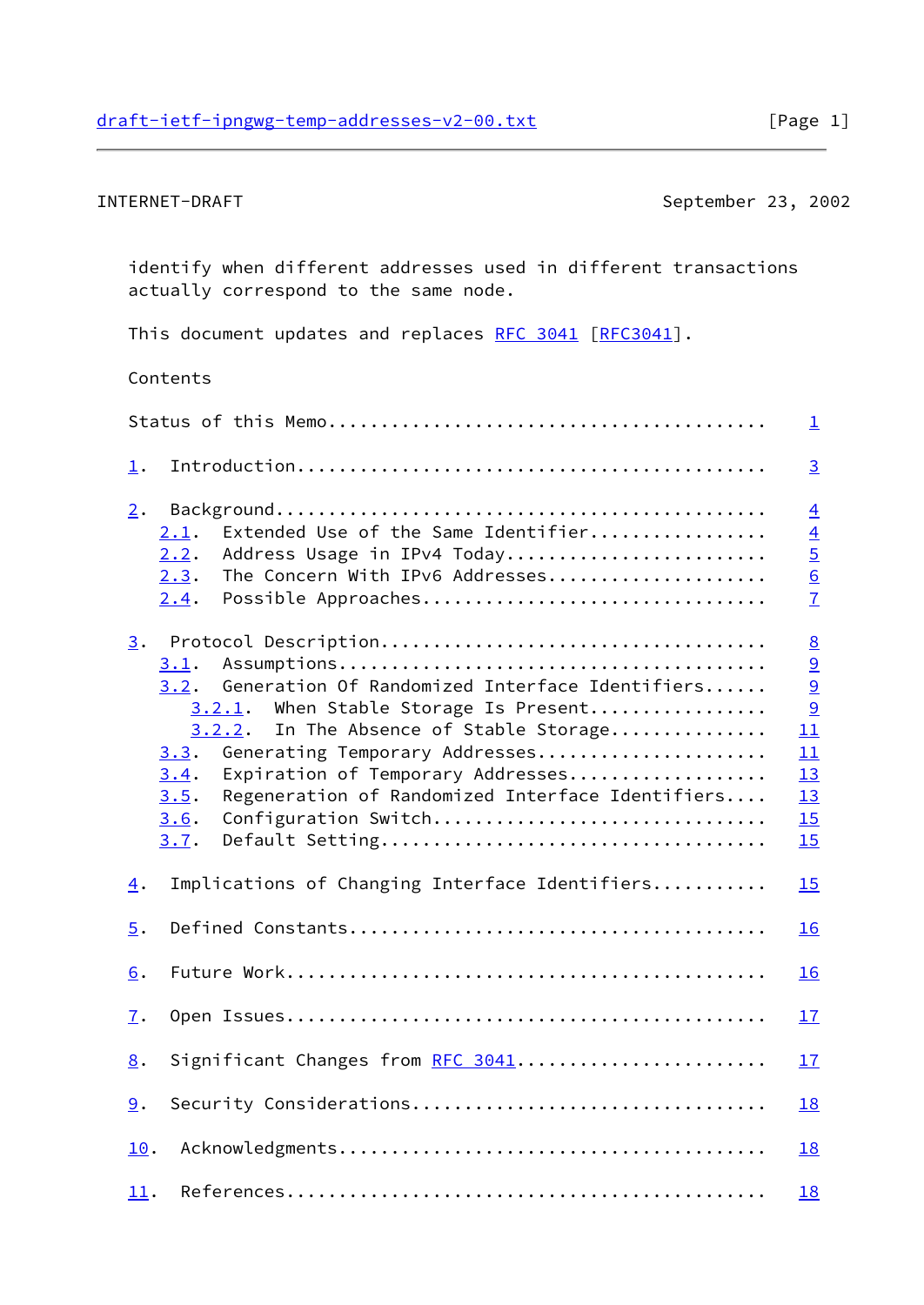[draft-ietf-ipngwg-temp-addresses-v2-00.txt](https://datatracker.ietf.org/doc/pdf/draft-ietf-ipngwg-temp-addresses-v2-00.txt) [Page 2]

<span id="page-2-1"></span>

INTERNET-DRAFT September 23, 2002

### <span id="page-2-0"></span>[1](#page-2-0). Introduction

 [Note: this ID was resubmitted September, 2002, in order to make it available, but its contents are identical (other than the submission date) to the ID originally submitted July, 2001.]

 Stateless address autoconfiguration [\[ADDRCONF](#page-11-3)] defines how an IPv6 node generates addresses without the need for a DHCP server. Some types of network interfaces come with an embedded IEEE Identifier (i.e., a link-layer MAC address), and in those cases stateless address autoconfiguration uses the IEEE identifier to generate a 64-bit interface identifier [\[ADDRARCH](#page-19-4)]. By design, the interface identifier is likely to be globally unique when generated in this fashion. The interface identifier is in turn appended to a prefix to form a 128-bit IPv6 address.

 All nodes combine interface identifiers (whether derived from an IEEE identifier or generated through some other technique) with the reserved link-local prefix to generate link-local addresses for their attached interfaces. Additional addresses, including site-local and global-scope addresses, are then created by combining prefixes advertised in Router Advertisements via Neighbor Discovery [\[DISCOVERY](#page-20-0)] with the interface identifier.

 Not all nodes and interfaces contain IEEE identifiers. In such cases, an interface identifier is generated through some other means (e.g., at random), and the resultant interface identifier is not globally unique and may also change over time. The focus of this document is on addresses derived from IEEE identifiers, as the concern being addressed exists only in those cases where the interface identifier is globally unique and non-changing. The rest of this document assumes that IEEE identifiers are being used, but the techniques described may also apply to interfaces with other types of globally unique and/or persistent identifiers.

This document discusses concerns associated with the embedding of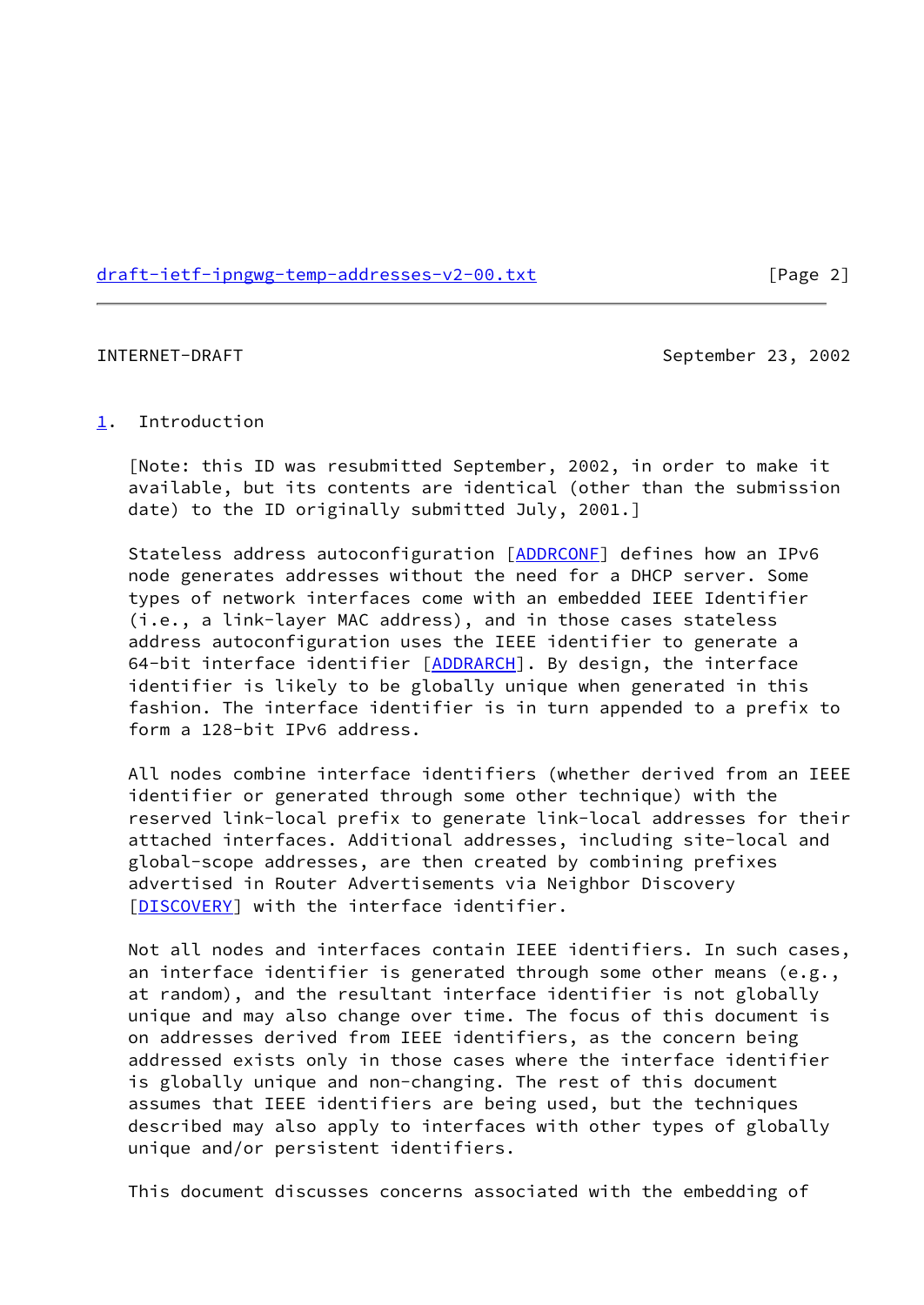non-changing interface identifiers within IPv6 addresses and describes extensions to stateless address autoconfiguration that can help mitigate those concerns for individual users and in environments where such concerns are significant. [Section 2](#page-3-0) provides background information on the issue. [Section 3](#page-8-0) describes a procedure for generating alternate interface identifiers and global-scope addresses. [Section 4](#page-16-1) discusses implications of changing interface identifiers.

[draft-ietf-ipngwg-temp-addresses-v2-00.txt](https://datatracker.ietf.org/doc/pdf/draft-ietf-ipngwg-temp-addresses-v2-00.txt) [Page 3]

<span id="page-3-1"></span>INTERNET-DRAFT September 23, 2002

## <span id="page-3-0"></span>[2](#page-3-0). Background

 This section discusses the problem in more detail, provides context for evaluating the significance of the concerns in specific environments and makes comparisons with existing practices.

## <span id="page-3-2"></span>[2.1](#page-3-2). Extended Use of the Same Identifier

 The use of a non-changing interface identifier to form addresses is a specific instance of the more general case where a constant identifier is reused over an extended period of time and in multiple independent activities. Anytime the same identifier is used in multiple contexts, it becomes possible for that identifier to be used to correlate seemingly unrelated activity. For example, a network sniffer placed strategically on a link across which all traffic to/from a particular host crosses could keep track of which destinations a node communicated with and at what times. Such information can in some cases be used to infer things, such as what hours an employee was active, when someone is at home, etc.

 One of the requirements for correlating seemingly unrelated activities is the use (and reuse) of an identifier that is recognizable over time within different contexts. IP addresses provide one obvious example, but there are more. Many nodes also have DNS names associated with their addresses, in which case the DNS name serves as a similar identifier. Although the DNS name associated with an address is more work to obtain (it may require a DNS query) the information is often readily available. In such cases, changing the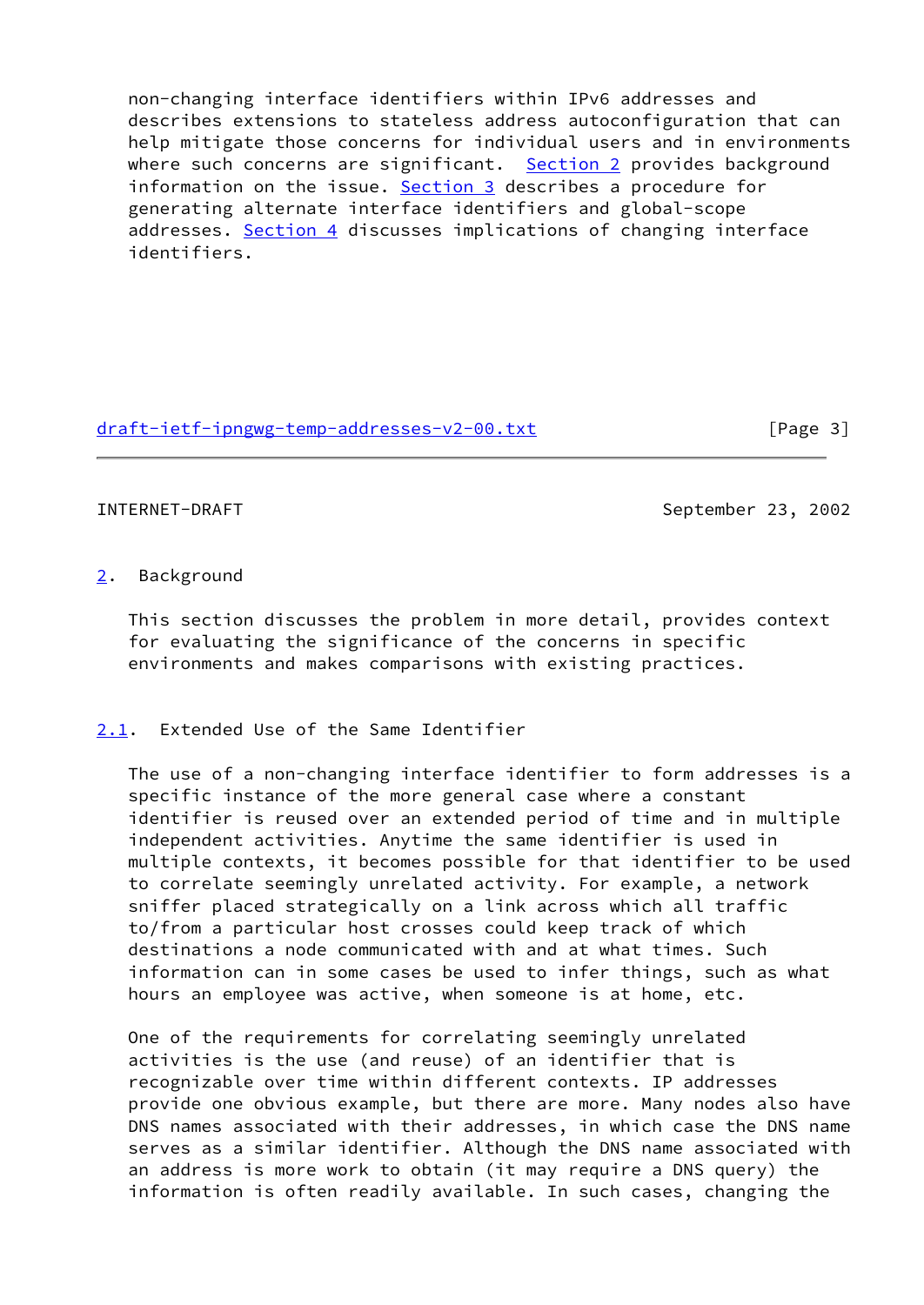address on a machine over time would do little to address the concerns raised in this document, unless the DNS name is changed as well (see [Section 4\)](#page-16-1).

 Web browsers and servers typically exchange "cookies" with each other [\[COOKIES](#page-20-1)]. Cookies allow web servers to correlate a current activity with a previous activity. One common usage is to send back targeted advertising to a user by using the cookie supplied by the browser to identify what earlier queries had been made (e.g., for what type of information). Based on the earlier queries, advertisements can be targeted to match the (assumed) interests of the end-user.

 The use of a constant identifier within an address is of special concern because addresses are a fundamental requirement of communication and cannot easily be hidden from eavesdroppers and other parties. Even when higher layers encrypt their payloads, addresses in packet headers appear in the clear. Consequently, if a mobile host (e.g., laptop) accessed the network from several different locations, an eavesdropper might be able to track the

| draft-ietf-ipngwg-temp-addresses-v2-00.txt | [Page 4] |
|--------------------------------------------|----------|
|                                            |          |

<span id="page-4-1"></span>INTERNET-DRAFT September 23, 2002

 movement of that mobile host from place to place, even if the upper layer payloads were encrypted [[SERIALNUM\]](#page-21-0).

## <span id="page-4-0"></span>[2.2](#page-4-0). Address Usage in IPv4 Today

 Addresses used in today's Internet are often non-changing in practice for extended periods of time, especially in non-home environments (e.g., corporations, campuses, etc.). In such sites, addresses are assigned statically and typically change infrequently. Over the last few years, sites have begun moving away from static allocation to dynamic allocation via DHCP [\[DHCP](#page-20-2)]. In theory, the address a client gets via DHCP can change over time, but in practice servers often return the same address to the same client (unless addresses are in such short supply that they are reused immediately by a different node when they become free). Thus, even within sites using DHCP, clients frequently end up using the same address for weeks to months at a time.

 For home users accessing the Internet over dialup lines, the situation is generally different. Such users do not have permanent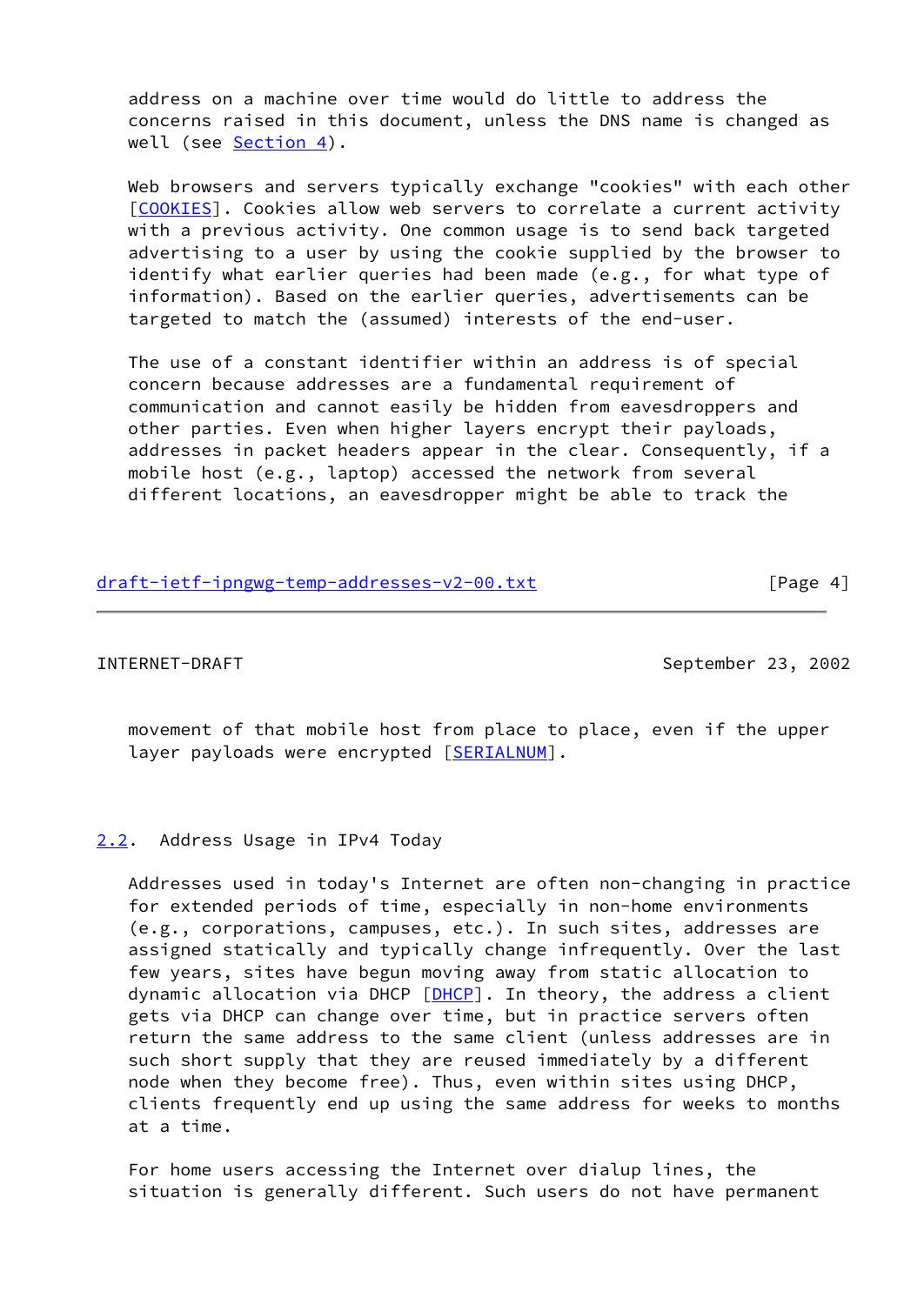connections and are often assigned temporary addresses each time they connect to their ISP (e.g., AOL). Consequently, the addresses they use change frequently over time and are shared among a number of different users. Thus, an address does not reliably identify a particular device over time spans of more than a few minutes.

 A more interesting case concerns always-on connections (e.g., cable modems, ISDN, DSL, etc.) that result in a home site using the same address for extended periods of time. This is a scenario that is just starting to become common in IPv4 and promises to become more of a concern as always-on internet connectivity becomes widely available. Although it might appear that changing an address regularly in such environments would be desirable to lessen privacy concerns, it should be noted that the network prefix portion of an address also serves as a constant identifier. All nodes at (say) a home, would have the same network prefix, which identifies the topological location of those nodes. This has implications for privacy, though not at the same granularity as the concern that this document addresses. Specifically, all nodes within a home would be grouped together for the purposes of collecting information. This issue is difficult to address, because the routing prefix part of an address contains topology information and cannot contain arbitrary values.

 Finally, it should be noted that nodes that need a (non-changing) DNS name generally have static addresses assigned to them to simplify the configuration of DNS servers. Although Dynamic DNS [[DDNS\]](#page-20-3) can be used

## [draft-ietf-ipngwg-temp-addresses-v2-00.txt](https://datatracker.ietf.org/doc/pdf/draft-ietf-ipngwg-temp-addresses-v2-00.txt) [Page 5]

<span id="page-5-1"></span>INTERNET-DRAFT September 23, 2002

 to update the DNS dynamically, it is not yet widely deployed. In addition, changing an address but keeping the same DNS name does not really address the underlying concern, since the DNS name becomes a non-changing identifier. Servers generally require a DNS name (so clients can connect to them), and clients often do as well (e.g., some servers refuse to speak to a client whose address cannot be mapped into a DNS name that also maps back into the same address). [Section 4](#page-16-1) describes one approach to this issue.

## <span id="page-5-0"></span>[2.3](#page-5-0). The Concern With IPv6 Addresses

 The division of IPv6 addresses into distinct topology and interface identifier portions raises an issue new to IPv6 in that a fixed portion of an IPv6 address (i.e., the interface identifier) can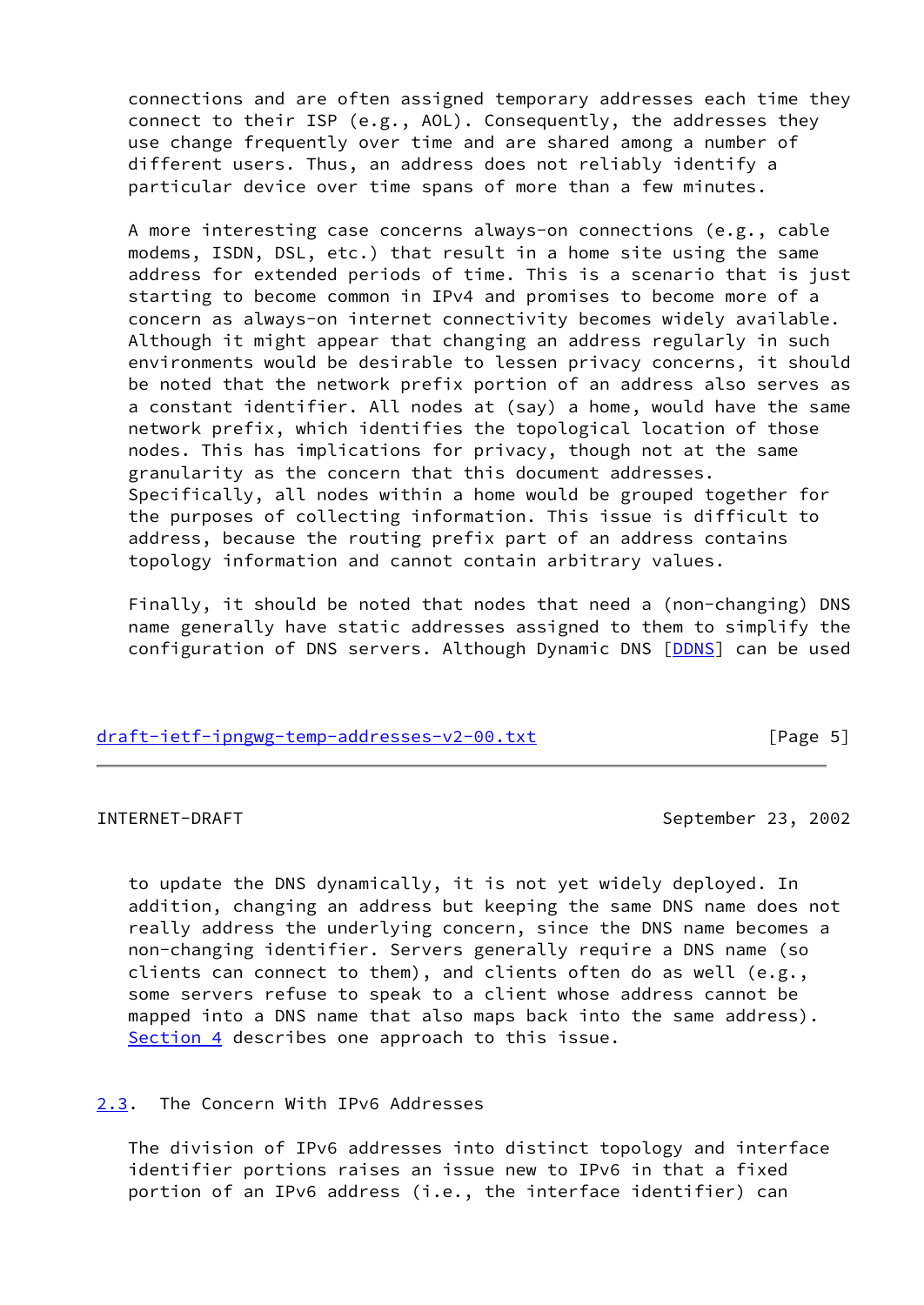contain an identifier that remains constant even when the topology portion of an address changes (e.g., as the result of connecting to a different part of the Internet). In IPv4, when an address changes, the entire address (including the local part of the address) usually changes. It is this new issue that this document addresses.

 If addresses are generated from an interface identifier, a home user's address could contain an interface identifier that remains the same from one dialup session to the next, even if the rest of the address changes. The way PPP is used today, however, PPP servers typically unilaterally inform the client what address they are to use (i.e., the client doesn't generate one on its own). This practice, if continued in IPv6, would avoid the concerns that are the focus of this document.

 A more troubling case concerns mobile devices (e.g., laptops, PDAs, etc.) that move topologically within the Internet. Whenever they move (in the absence of technology such as mobile IP [\[MOBILEIP](#page-20-4)]), they form new addresses for their current topological point of attachment. This is typified today by the "road warrior" who has Internet connectivity both at home and at the office. While the node's address changes as it moves, however, the interface identifier contained within the address remains the same (when derived from an IEEE Identifier). In such cases, the interface identifier can be used to track the movement and usage of a particular machine [\[SERIALNUM\]](#page-21-0). For example, a server that logs usage information together with a source addresses, is also recording the interface identifier since it is embedded within an address. Consequently, any data-mining technique that correlates activity based on addresses could easily be extended to do the same using the interface identifier. This is of particular concern with the expected proliferation of next-generation network connected devices (e.g., PDAs, cell phones, etc.) in which large numbers of devices are in practice associated with individual users

## [draft-ietf-ipngwg-temp-addresses-v2-00.txt](https://datatracker.ietf.org/doc/pdf/draft-ietf-ipngwg-temp-addresses-v2-00.txt) [Page 6]

<span id="page-6-0"></span>INTERNET-DRAFT September 23, 2002

 (i.e., not shared). Thus, the interface identifier embedded within an address could be used to track activities of an individual, even as they move topologically within the internet.

 In summary, IPv6 addresses on a given interface generated via Stateless Autoconfiguration contain the same interface identifier, regardless of where within the Internet the device connects. This facilitates the tracking of individual devices (and thus potentially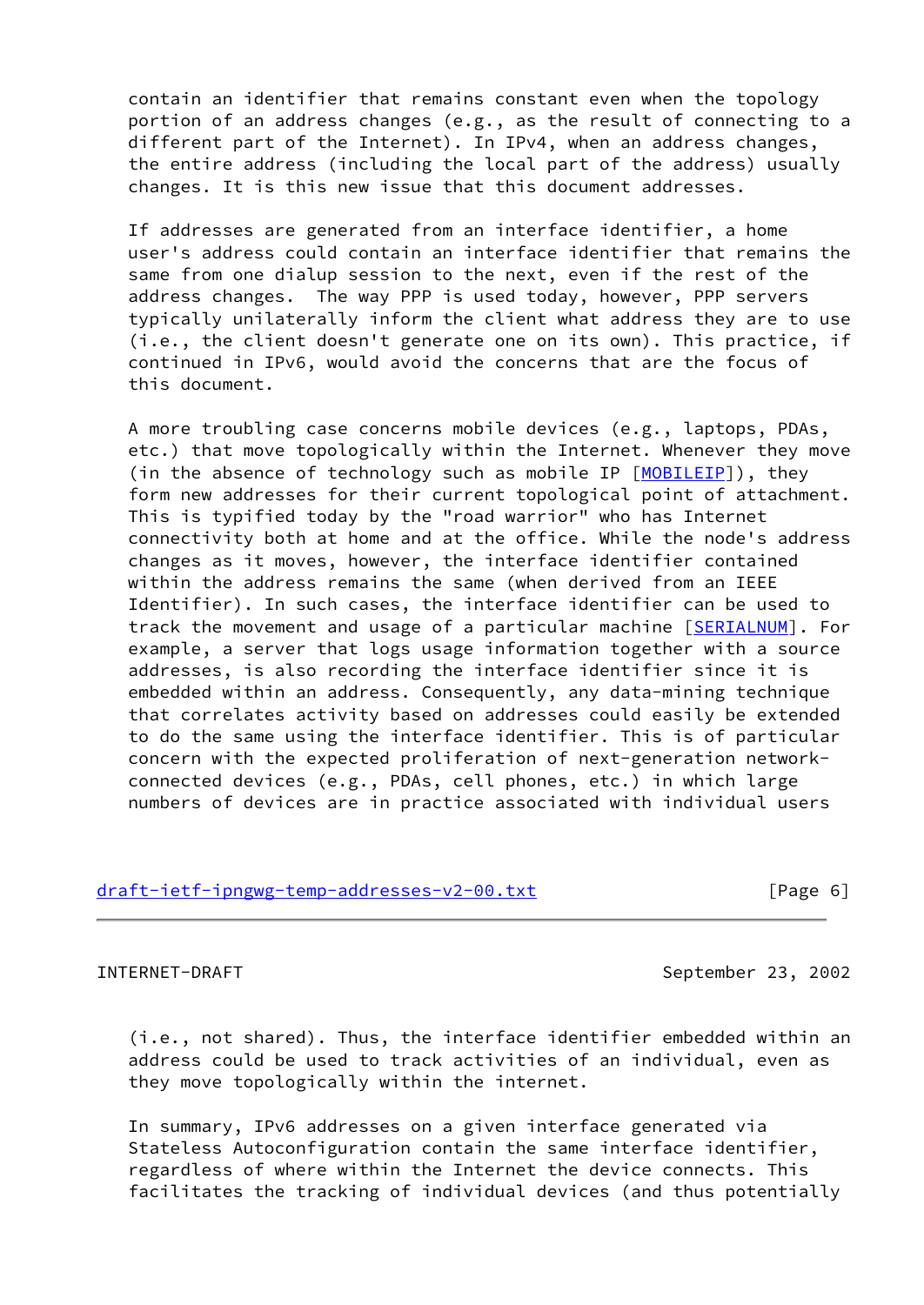users). The purpose of this document is to define mechanisms that eliminate this issue, in those situations where it is a concern.

### <span id="page-7-0"></span>[2.4](#page-7-0). Possible Approaches

 One way to avoid some of the problems discussed above is to use DHCP for obtaining addresses. With DHCP, the DHCP server could arrange to hand out addresses that change over time.

 Another approach, compatible with the stateless address autoconfiguration architecture, would be to change the interface id portion of an address over time and generate new addresses from the interface identifier for some address scopes. Changing the interface identifier can make it more difficult to look at the IP addresses in independent transactions and identify which ones actually correspond to the same node, both in the case where the routing prefix portion of an address changes and when it does not.

 Many machines function as both clients and servers. In such cases, the machine would need a DNS name for its use as a server. Whether the address stays fixed or changes has little privacy implication since the DNS name remains constant and serves as a constant identifier. When acting as a client (e.g., initiating communication), however, such a machine may want to vary the addresses it uses. In such environments, one may need multiple addresses: a "public" (i.e., non-secret) server address, registered in the DNS, that is used to accept incoming connection requests from other machines, and a "temporary" address used to shield the identity of the client when it initiates communication. These two cases are roughly analogous to telephone numbers and caller ID, where a user may list their telephone number in the public phone book, but disable the display of its number via caller ID when initiating calls.

 To make it difficult to make educated guesses as to whether two different interface identifiers belong to the same node, the algorithm for generating alternate identifiers must include input that has an unpredictable component from the perspective of the outside entities that are collecting information. Picking identifiers

|  | draft-ietf-ipngwg-temp-addresses-v2-00.txt |
|--|--------------------------------------------|
|  |                                            |

<span id="page-7-1"></span>INTERNET-DRAFT September 23, 2002

 $[Page 7]$ 

from a pseudo-random sequence suffices, so long as the specific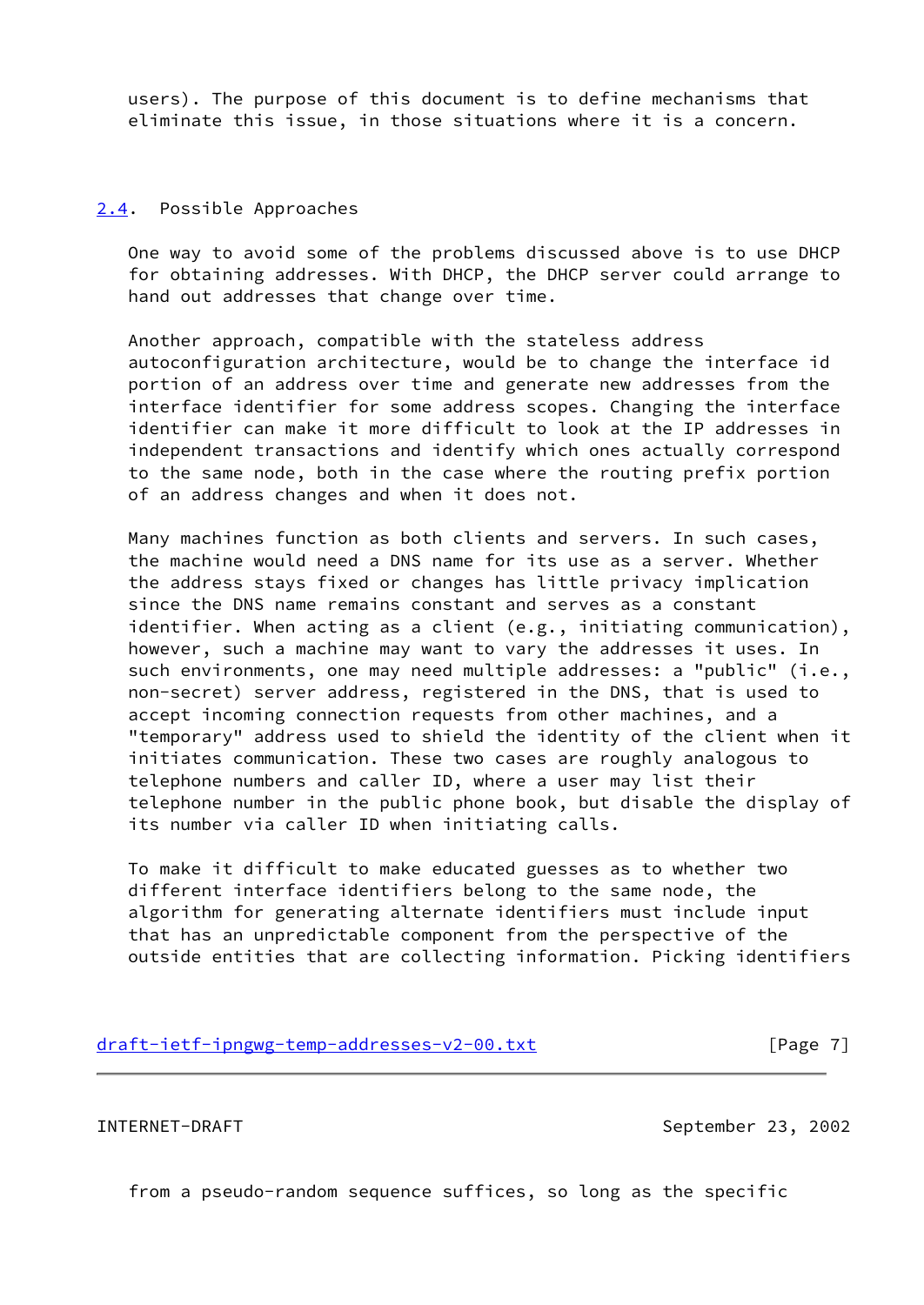sequence cannot be determined by an outsider examining information that is readily available or easily determinable (e.g., by examining packet contents). This document proposes the generation of a pseudo random sequence of interface identifiers via an MD5 hash. Periodically, the next interface identifier in the sequence is generated, a new set of temporary addresses is created, and the previous temporary addresses are deprecated to discourage their further use. The precise pseudo-random sequence depends on both a random component and the globally unique interface identifier (when available), to increase the likelihood that different nodes generate different sequences.

<span id="page-8-0"></span>[3](#page-8-0). Protocol Description

The goal of this section is to define procedures that:

- 1) Do not result in any changes to the basic behavior of addresses generated via stateless address autoconfiguration [\[ADDRCONF](#page-11-3)].
- 2) Create additional global-scope addresses based on a random interface identifier for use with global scope addresses. Such addresses would be used to initiate outgoing sessions. These "random" or temporary addresses would be used for a short period of time (hours to days) and would then be deprecated. Deprecated address can continue to be used for already established connections, but are not used to initiate new connections. New temporary addresses are generated periodically to replace temporary addresses that expire, with the exact time between address generation a matter of local policy.
- 3) Produce a sequence of temporary global-scope addresses from a sequence of interface identifiers that appear to be random in the sense that it is difficult for an outside observer to predict a future address (or identifier) based on a current one and it is difficult to determine previous addresses (or identifiers) knowing only the present one.
- 4) Generate a set of addresses from the same (randomized) interface identifier, one address for each prefix for which a global address has been generated via stateless address autoconfiguration. Using the same interface identifier to generate a set of temporary addresses reduces the number of IP multicast groups a host must join. Nodes join the solicited-node multicast address for each unicast address they support, and solicited-node addresses are dependent only on the low-order bits of the corresponding address. This decision was made to address the concern that a node that joins a large number of multicast groups may be required to put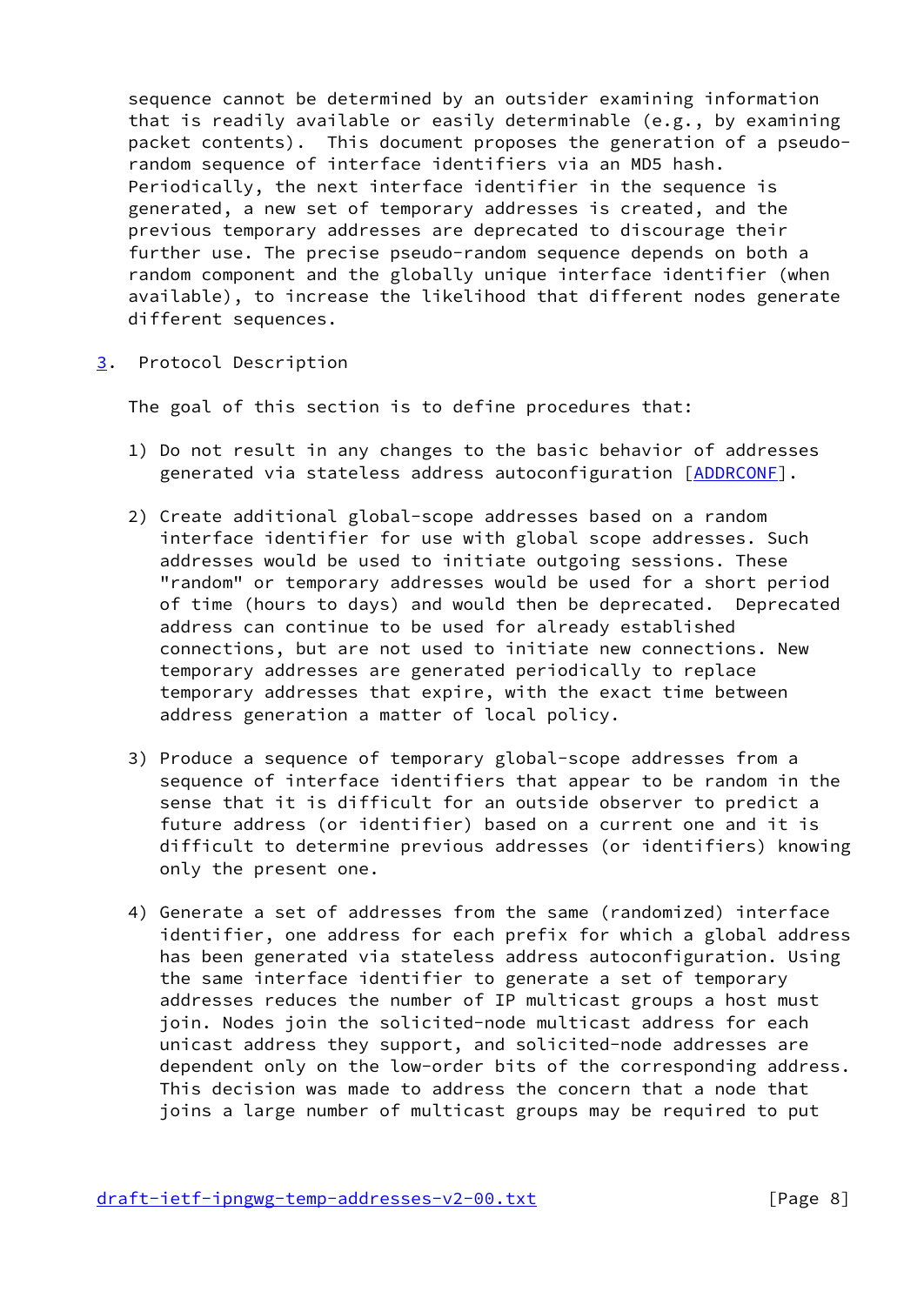<span id="page-9-1"></span> its interface into promiscuous mode, resulting in possible reduced performance.

## <span id="page-9-0"></span>[3.1](#page-9-0). Assumptions

 The following algorithm assumes that each interface maintains an associated randomized interface identifier. When temporary addresses are generated, the current value of the associated randomized interface identifier is used. The actual value of the identifier changes over time as described below, but the same identifier can be used to generate more than one temporary address.

 The algorithm also assumes that for a given temporary address, an implementation can determine the corresponding public address from which it was generated. When a temporary address is deprecated, a new temporary address is generated. The specific valid and preferred lifetimes for the new address are dependent on the corresponding lifetime values in the public address.

 Finally, this document assumes that when a node initiates outgoing communication, temporary addresses can be given preference over public addresses, when the device is configured to do so (see [Section](#page-15-0) [3.6](#page-15-0)). This is consistent with on-going work that addresses the topic of source-address selection in the more general case [\[ADDR\\_SELECT](#page-20-5)] and also means that all connections initiated by the node can use temporary addresses without requiring application-specific enablement. This document also assumes that an API will exist that allows individual applications to indicate whether they prefer to use temporary or public addresses and override the system defaults.

## <span id="page-9-2"></span>[3.2](#page-9-2). Generation Of Randomized Interface Identifiers.

 We describe two approaches for the maintenance of the randomized interface identifier. The first assumes the presence of stable storage that can be used to record state history for use as input into the next iteration of the algorithm across system restarts. A second approach addresses the case where stable storage is unavailable and there is a need to generate randomized interface identifiers without previous state.

## <span id="page-9-3"></span>[3.2.1](#page-9-3). When Stable Storage Is Present

The following algorithm assumes the presence of a 64-bit "history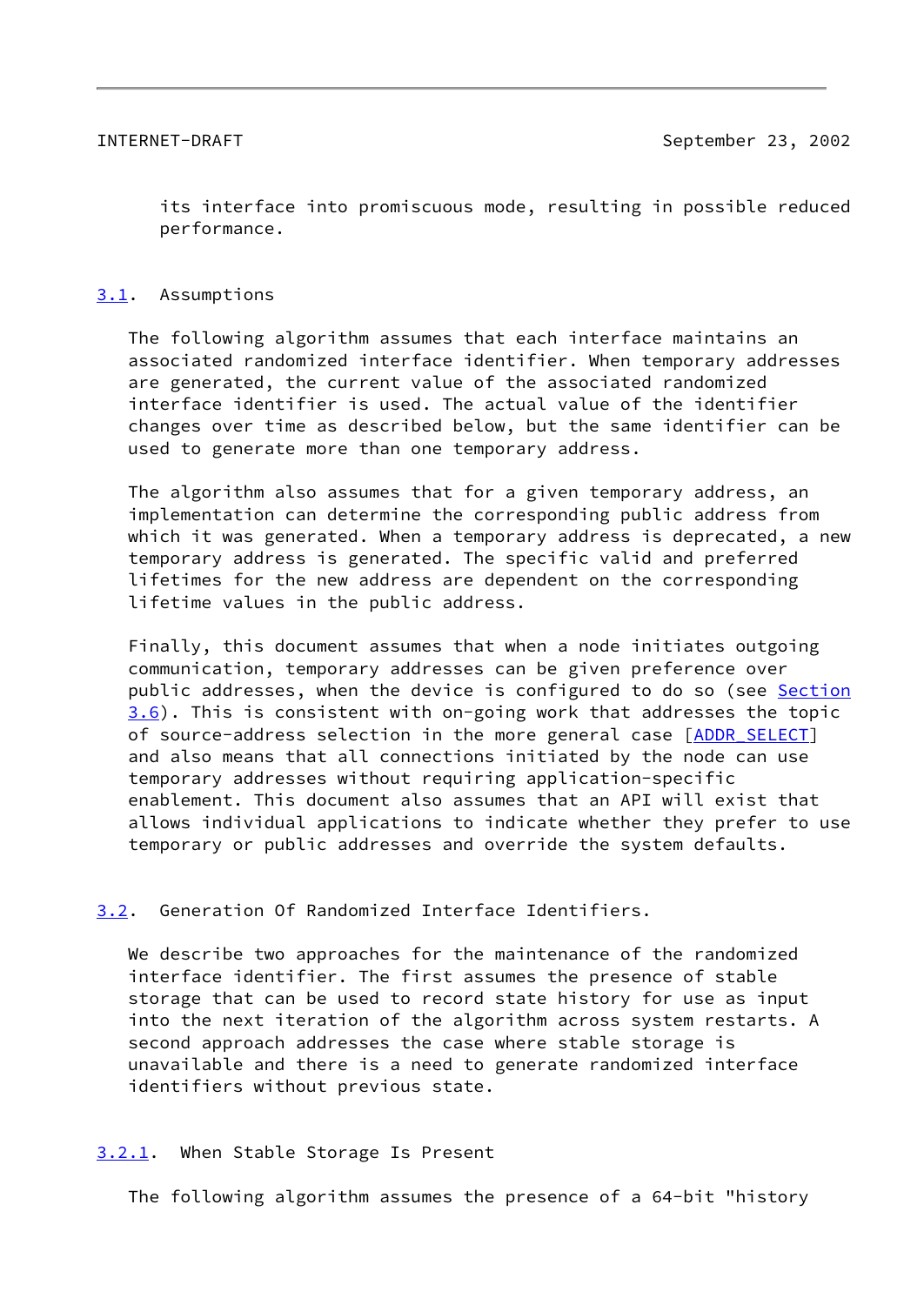value" that is used as input in generating a randomized interface identifier. The very first time the system boots (i.e., out-of-the-

[draft-ietf-ipngwg-temp-addresses-v2-00.txt](https://datatracker.ietf.org/doc/pdf/draft-ietf-ipngwg-temp-addresses-v2-00.txt) [Page 9]

INTERNET-DRAFT September 23, 2002

 box), a random value should be generated using techniques that help ensure the initial value is hard to guess [[RANDOM](#page-20-6)]. Whenever a new interface identifier is generated, a value generated by the computation is saved in the history value for the next iteration of the algorithm.

A randomized interface identifier is created as follows:

- 1) Take the history value from the previous iteration of this algorithm (or a random value if there is no previous value) and append to it the interface identifier generated as described in [[ADDRARCH\]](#page-19-4).
- 2) Compute the [MD5](#page-20-7) message digest  $[MD5]$  over the quantity created in the previous step.
- 3) Take the left-most 64-bits of the MD5 digest and set bit 6 (the left-most bit is numbered 0) to zero. This creates an interface identifier with the universal/local bit indicating local significance only.
- 4) Compare the generated identifier against a list of known values that should not be used. Inappropriate values include those used in reserved anycast addresses  $[RFC 2526]$  $[RFC 2526]$ , those used by ISATAP [[ISATAP](#page-20-8)], the value 0, and those already assigned to an address on the local device. In the event that an unacceptable identifier has been generated, restart the process at step 1 above, using the right-most 64 bits of the MD5 digest obtained in step 2 in place of the history value in step 1.
- 5) Save the generated identifier as the associated randomized interface identifier.
- 6) Take the rightmost 64-bits of the MD5 digest computed in step 2) and save them in stable storage as the history value to be used in the next iteration of the algorithm.

 MD5 was chosen for convenience, and because its particular properties were adequate to produce the desired level of randomization. IPv6 nodes are already required to implement MD5 as part of IPsec [\[IPSEC\]](#page-20-9), thus the code will already be present on IPv6 machines.

 In theory, generating successive randomized interface identifiers using a history scheme as above has no advantages over generating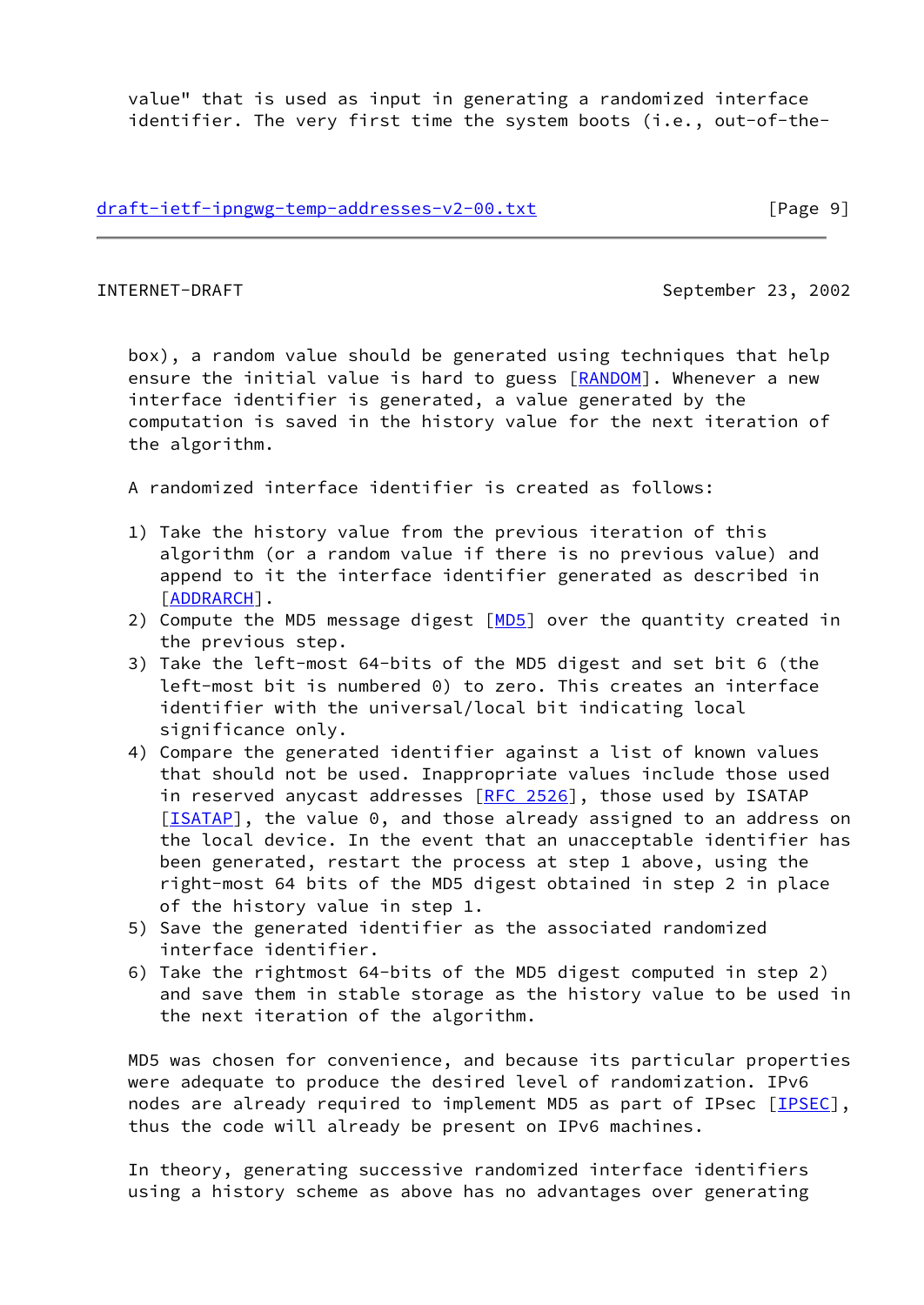them at random. In practice, however, generating truly random numbers can be tricky. Use of a history value is intended to avoid the particular scenario where two nodes generate the same randomized interface identifier, both detect the situation via DAD, but then proceed to generate identical randomized interface identifiers via the same (flawed) random number generation algorithm. The above algorithm avoids this problem by having the interface identifier (which will often be globally unique) used in the calculation that generates subsequent randomized interface identifiers. Thus, if two

| draft-ietf-ipngwg-temp-addresses-v2-00.txt | [Page 10] |
|--------------------------------------------|-----------|
|                                            |           |

<span id="page-11-1"></span>INTERNET-DRAFT September 23, 2002

 nodes happen to generate the same randomized interface identifier, they should generate different ones on the followup attempt.

## <span id="page-11-0"></span>[3.2.2](#page-11-0). In The Absence of Stable Storage

 In the absence of stable storage, no history value will be available across system restarts to generate a pseudo-random sequence of interface identifiers. Consequently, the initial history value used above will need to be generated at random. A number of techniques might be appropriate. Consult [[RANDOM](#page-20-6)] for suggestions on good sources for obtaining random numbers. Note that even though machines may not have stable storage for storing a history value, they will in many cases have configuration information that differs from one machine to another (e.g., user identity, security keys, serial numbers, etc.). One approach to generating a random initial history value in such cases is to use the configuration information to generate some data bits (which may remain constant for the life of the machine, but will vary from one machine to another), append some random data and compute the MD5 digest as before.

## <span id="page-11-2"></span>[3.3](#page-11-2). Generating Temporary Addresses

<span id="page-11-3"></span> [ADDRCONF] describes the steps for generating a link-local address when an interface becomes enabled as well as the steps for generating addresses for other scopes. This document extends [[ADDRCONF\]](#page-11-3) as follows. When processing a Router Advertisement with a Prefix Information option carrying a global-scope prefix for the purposes of address autoconfiguration (i.e., the A bit is set), perform the following steps: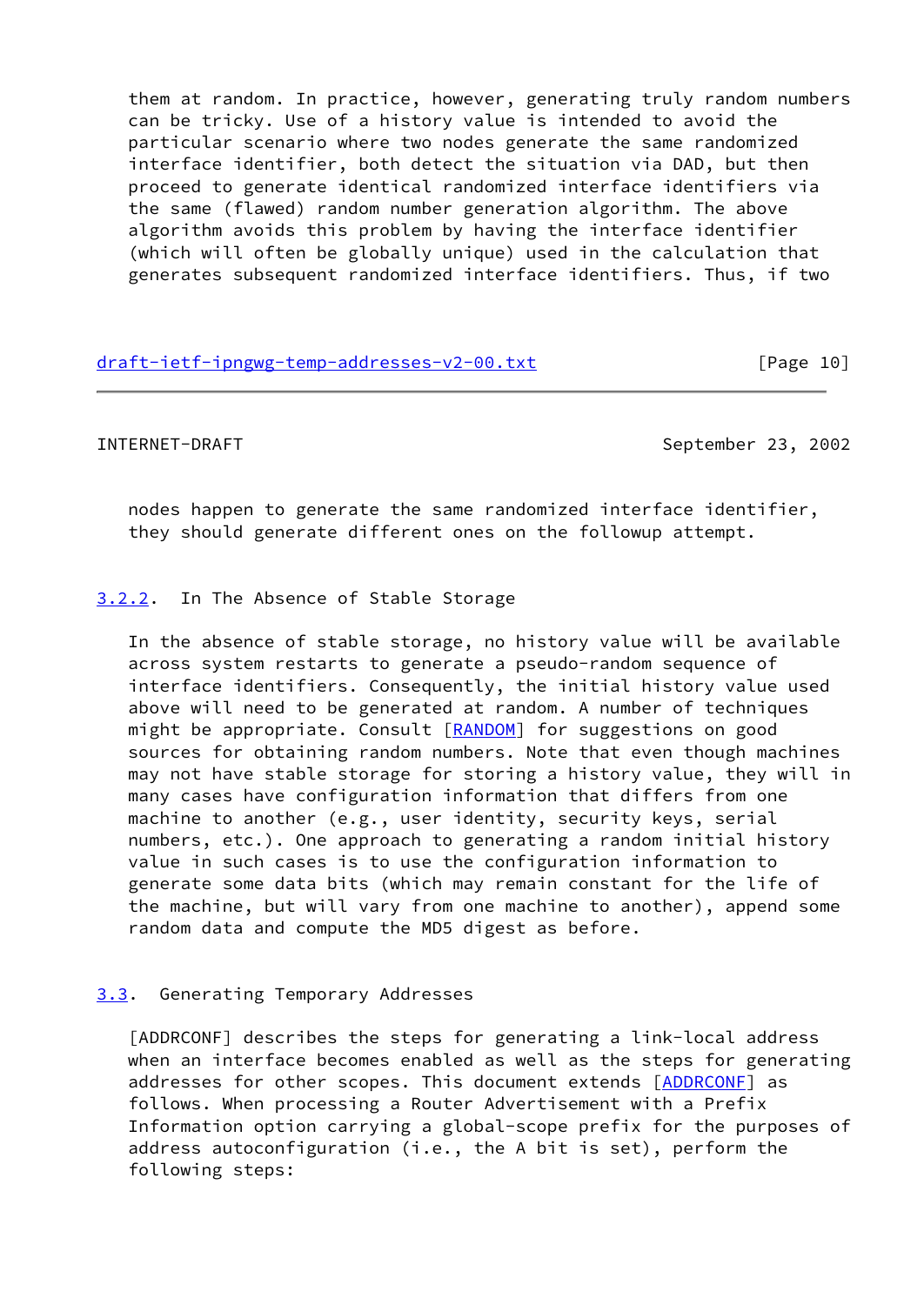- 1) Process the Prefix Information Option as defined in [\[ADDRCONF](#page-11-3)], either creating a public address or adjusting the lifetimes of existing addresses, both public and temporary. When adjusting the lifetime of an existing temporary address, there are two cases to consider:
	- a) In some cases, the lifetimes in a received option will be shorter than the lifetimes of an existing temporary addresses derived from the prefix given in the option. This corresponds to the case where the lifetimes have been reconfigured by a system administrator to have a shorter lifetime. In such cases, the lifetime of existing temporary addresses should be reduced so as not to exceed the lifetime in the received option. That is, the lifetimes of temporary addresses should never be longer than the lifetime of the corresponding public address.
	- b) In many cases, the lifetime in a received option will extend

## [draft-ietf-ipngwg-temp-addresses-v2-00.txt](https://datatracker.ietf.org/doc/pdf/draft-ietf-ipngwg-temp-addresses-v2-00.txt) [Page 11]

INTERNET-DRAFT September 23, 2002

 the lifetime of a public address. For example, a site might advertise short lifetimes (on the order of hours or minutes) that are effectively extended with each new RA. In such cases, the lifetimes of temporary addresses should be extended, subject to the overall constraint that no temporary addresses should ever remain "valid" or "preferred" for a time longer than (TEMP\_VALID\_LIFETIME-DESYNC\_FACTOR) or (TEMP\_PREFERRED\_LIFETIME-DESYNC\_FACTOR) respectively. The configuration variables TEMP\_VALID\_LIFETIME and TEMP\_PREFERRED\_LIFETIME correspond to approximate target lifetimes for temporary addresses.

 One way an implementation can satisfy the above constraints is to associate with each temporary address a creation time (called CREATION\_TIME) that indicates the time at which the address was created. When updating the preferred lifetime of an existing temporary address, it would be set to expire at whichever time is earlier: the time indicated by the received lifetime or (CREATION\_TIME + TEMP\_PREFERRED\_LIFETIME - DESYNC\_FACTOR). A similar approach can be used with the valid lifetime.

- 2) When a new public address is created as described in [\[ADDRCONF](#page-11-3)] (because the prefix advertised does not match the prefix of any address already assigned to the interface, and the Valid Lifetime in the option is not zero), also create a new temporary address.
- 3) When creating a temporary address, the lifetime values are derived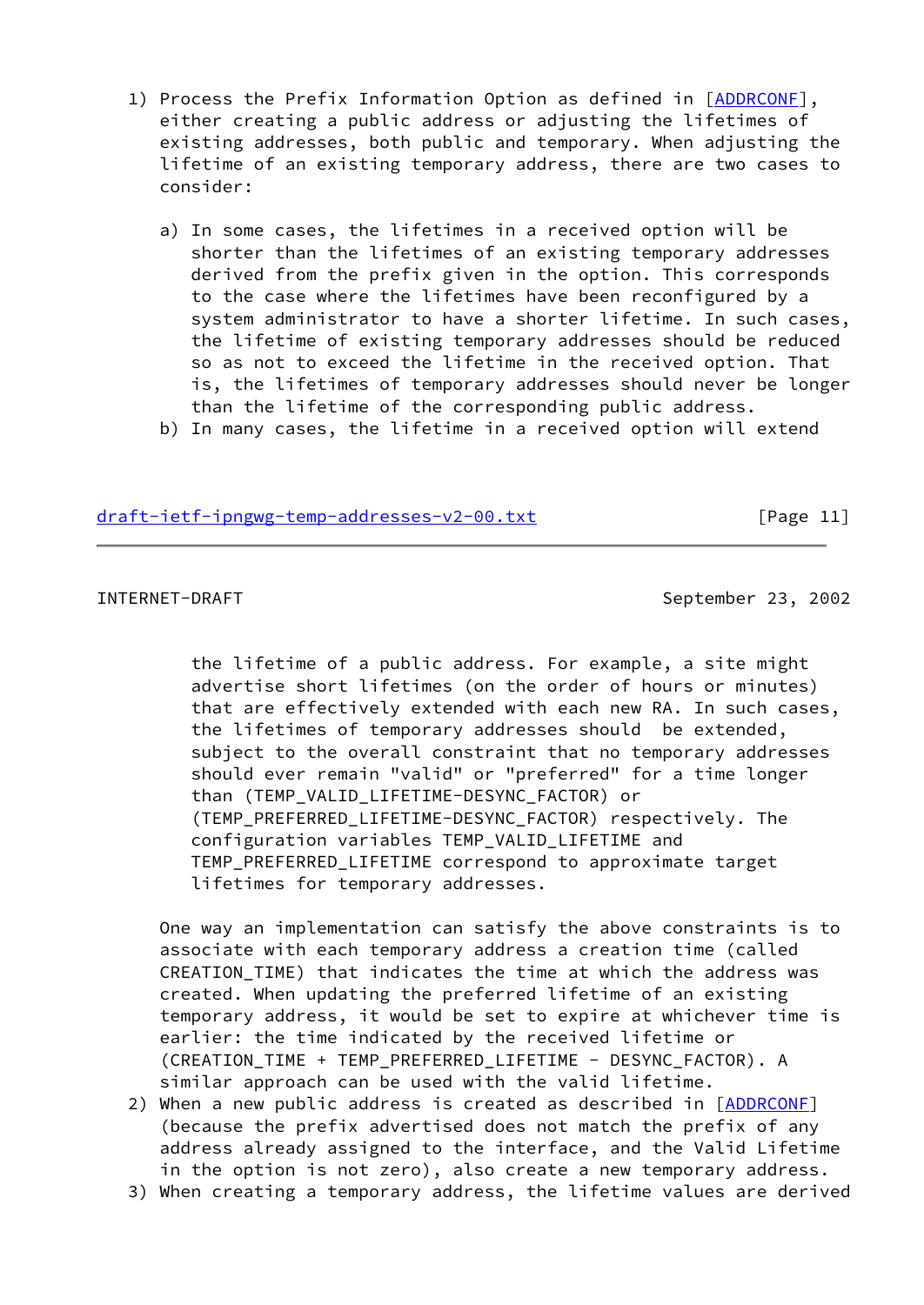from the corresponding public address as follows:

- Its Valid Lifetime is the lower of the Valid Lifetime of the public address or TEMP\_VALID\_LIFETIME.
- Its Preferred Lifetime is the lower of the Preferred Lifetime of the public address or TEMP\_PREFERRED LIFETIME -DESYNC\_FACTOR.

 A temporary address is created only if this calculated Preferred Lifetime is greater than REGEN ADVANCE time units. In particular, an implementation must not create a temporary address with a zero Preferred Lifetime.

- 4) New temporary addresses are created by appending the interface's current randomized interface identifier to the prefix that was used to generate the corresponding public address.
- 5) Perform duplicate address detection (DAD) on the generated temporary address. If DAD indicates the address is already in use, generate a new randomized interface identifier as described in [Section 3.2](#page-9-2) above, and repeat the previous steps as appropriate up to 5 times. If after 5 consecutive attempts no non-unique address was generated, log a system error and give up attempting to generate temporary addresses for that interface.

## [draft-ietf-ipngwg-temp-addresses-v2-00.txt](https://datatracker.ietf.org/doc/pdf/draft-ietf-ipngwg-temp-addresses-v2-00.txt) [Page 12]

<span id="page-13-1"></span>INTERNET-DRAFT September 23, 2002

 Note: although multiple temporary addresses are generated from the same associated randomized interface identifier, DAD should still be run on every temporary address. Otherwise, it is possible that two nodes will select the same interface identifier but not detect the collision if they run DAD on addresses generated from different prefixes.

## <span id="page-13-0"></span>[3.4](#page-13-0). Expiration of Temporary Addresses

 When a temporary address becomes deprecated, a new one should be generated. This is done by repeating the actions described in [Section](#page-11-2) [3.3](#page-11-2), starting at step 3). Note that, except for the transient period when a temporary address is being regenerated, in normal operation at most one temporary address corresponding to a public address should be in a non-deprecated state at any given time. Note that if a temporary address becomes deprecated as result of processing a Prefix Information Option with a zero Preferred Lifetime, then a new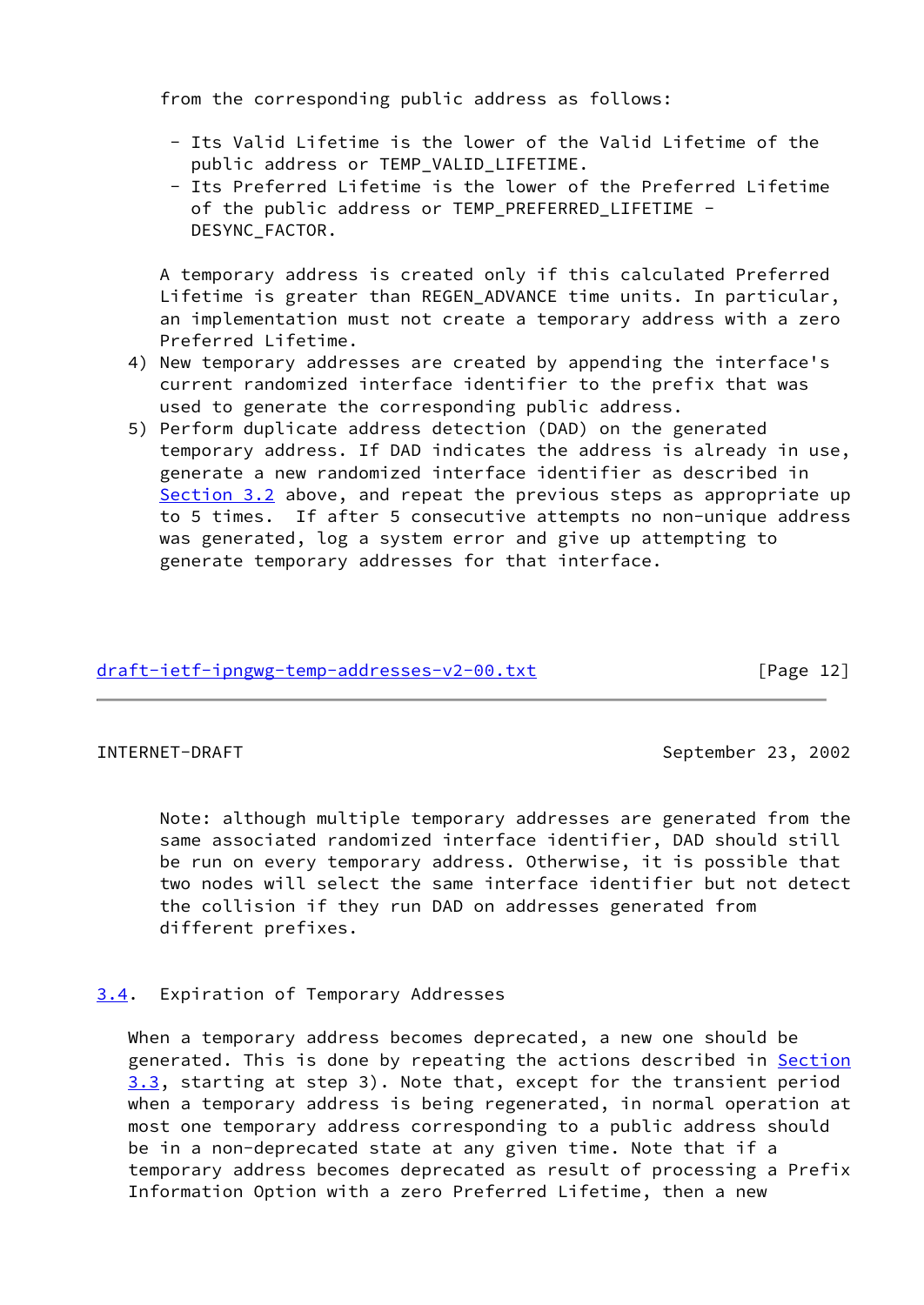temporary address must not be generated. The Prefix Information Option will also deprecate the corresponding public address.

 To insure that a preferred temporary address is always available, a new temporary address should be regenerated slightly before its predecessor is deprecated. This is to allow sufficient time to avoid race conditions in the case where generating a new temporary address is not instantaneous, such as when duplicate address detection must be run. It is recommended that an implementation start the address regeneration process REGEN\_ADVANCE time units before a temporary address would actually be deprecated.

 As an optional optimization, an implementation may wish to remove a deprecated temporary address that is not in use by applications or upper-layers. For TCP connections, such information is available in control blocks. For UDP-based applications, it may be the case that only the applications have knowledge about what addresses are actually in use. Consequently, one may need to use heuristics in deciding when an address is no longer in use (e.g., the default TEMP\_VALID\_LIFETIME suggested above).

<span id="page-14-0"></span>[3.5](#page-14-0). Regeneration of Randomized Interface Identifiers

 The frequency at which temporary addresses should change depends on how a device is being used (e.g., how frequently it initiates new communication) and the concerns of the end user. The most egregious privacy concerns appear to involve addresses used for long periods of time (weeks to months to years). The more frequently an address changes, the less feasible collecting or coordinating information

[draft-ietf-ipngwg-temp-addresses-v2-00.txt](https://datatracker.ietf.org/doc/pdf/draft-ietf-ipngwg-temp-addresses-v2-00.txt) [Page 13]

INTERNET-DRAFT September 23, 2002

 keyed on interface identifiers becomes. Moreover, the cost of collecting information and attempting to correlate it based on interface identifiers will only be justified if enough addresses contain non-changing identifiers to make it worthwhile. Thus, having large numbers of clients change their address on a daily or weekly basis is likely to be sufficient to alleviate most privacy concerns.

 There are also client costs associated with having a large number of addresses associated with a node (e.g., in doing address lookups, the need to join many multicast groups, etc.). Thus, changing addresses frequently (e.g., every few minutes) may have performance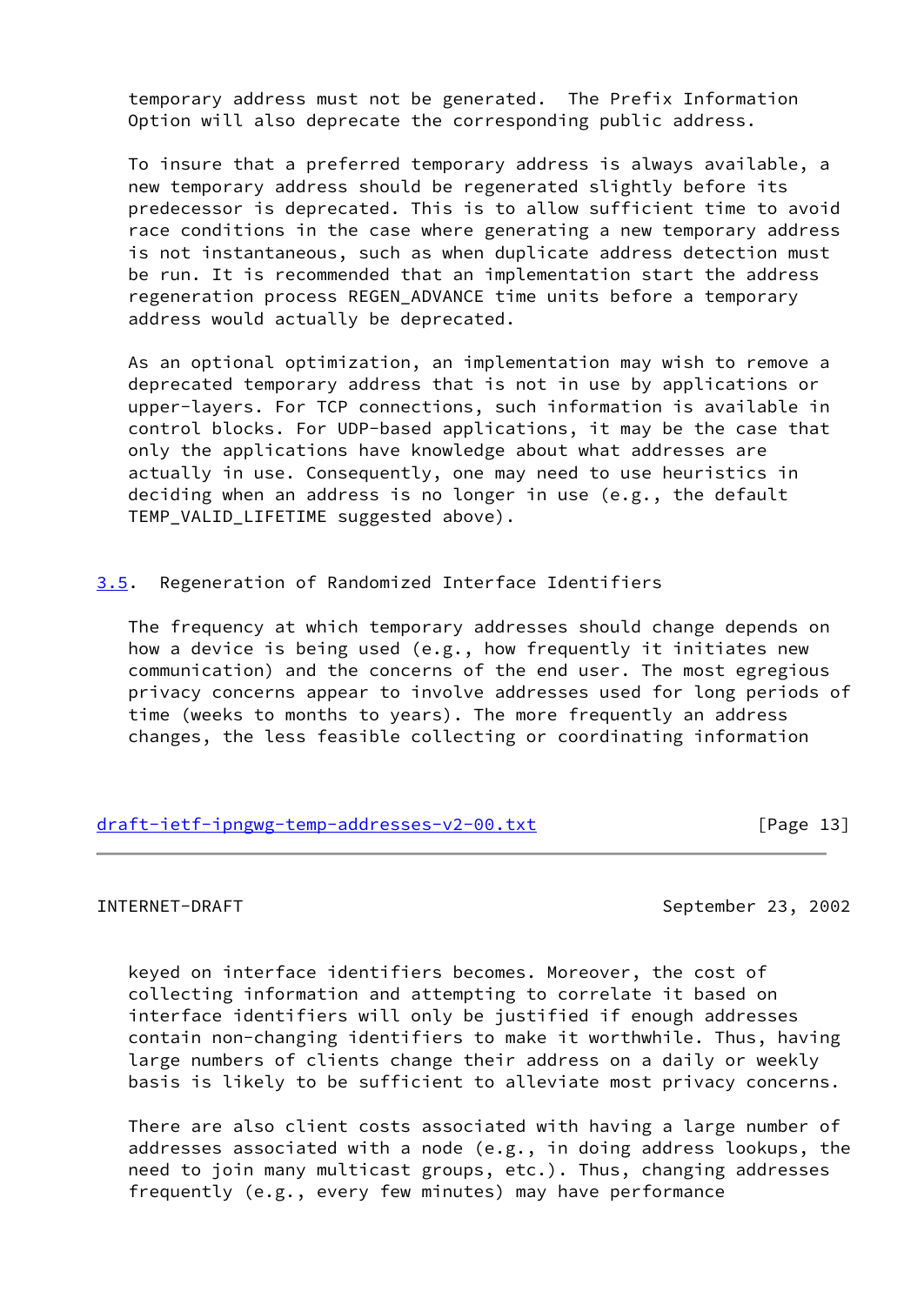implications.

 This document recommends that implementations generate new temporary addresses on a periodic basis. This can be achieved automatically by generating a new randomized interface identifier at least once every (TEMP\_PREFERRED\_LIFETIME - REGEN\_ADVANCE - DESYNC\_FACTOR) time units. As described above, generating a new temporary address REGEN\_ADVANCE time units before a temporary address becomes deprecated produces addresses with a preferred lifetime no larger than TEMP\_PREFERRED\_LIFETIME. The value DESYNC\_FACTOR is a random value (different for each client) that ensures that clients don't synchronize with each other and generate new addresses at exactly the same time. When the preferred lifetime expires, a new temporary address is generated using the new randomized interface identifier.

 Because the precise frequency at which it is appropriate to generate new addresses varies from one environment to another, implementations should provide end users with the ability to change the frequency at which addresses are regenerated. The default value is given in TEMP PREFERRED LIFETIME and is one day. In addition, the exact time at which to invalidate a temporary address depends on how applications are used by end users. Thus the default value given of one week (TEMP\_VALID\_LIFETIME) may not be appropriate in all environments. Implementations should provide end users with the ability to override both of these default values.

 Finally, when an interface connects to a new link, a new randomized interface identifier should be generated immediately together with a new set of temporary addresses. If a device moves from one ethernet to another, generating a new set of temporary addresses from a different randomized interface identifier ensures that the device uses different randomized interface identifiers for the temporary addresses associated with the two links, making it more difficult to correlate addresses from the two different links as being from the same node.

# [draft-ietf-ipngwg-temp-addresses-v2-00.txt](https://datatracker.ietf.org/doc/pdf/draft-ietf-ipngwg-temp-addresses-v2-00.txt) [Page 14]

<span id="page-15-1"></span>

INTERNET-DRAFT September 23, 2002

## <span id="page-15-0"></span>[3.6](#page-15-0). Configuration Switch

 Devices implementing this specification must provide a way for the end user to explicitely enable or disable the use of temporary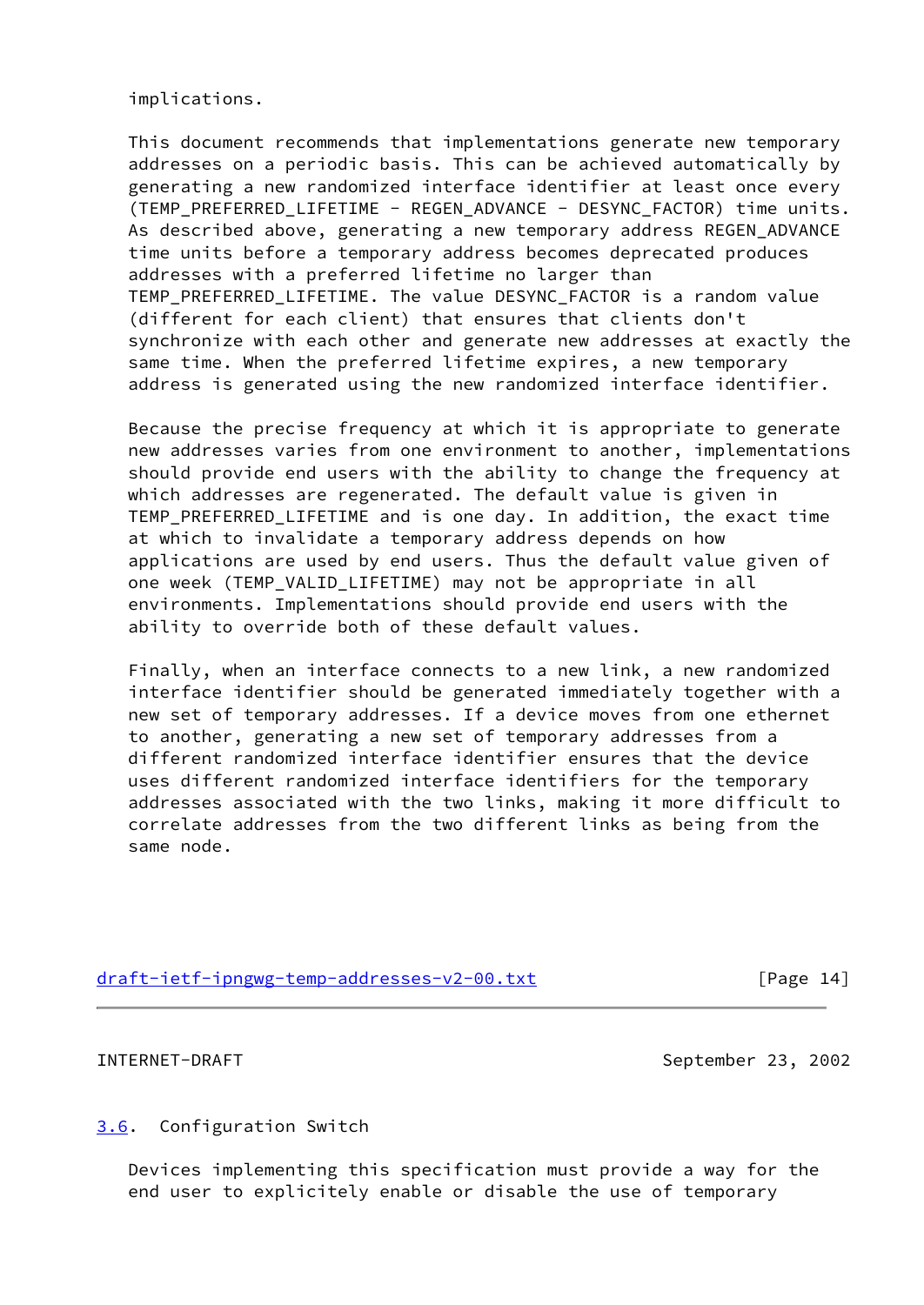addresses. In addition, it may be a site's policy to disable the use of temporary addresses in order to simply network debugging and operations. Conseqently, implementations should provide a way for trusted system administrators to enable or disable the use of temporary addresses.

## <span id="page-16-0"></span>[3.7](#page-16-0). Default Setting

 The use of temporary addresses may cause unexpected difficulties with some applications. As described below, some servers refuse to accept communications from clients for which they cannot map the IP address into an DNS name. In addition, some applications may not behave robustly if temporary addresses are used and an address expires before the application has terminated, or if it opens multiple sessions, but expects them to all use the same addresses. Conseqently, this document recommends that the use of temporary addresses be disabled by default in order to minimize potential disruptions. Individual applications, which may have specific knowledge about the normal duration of connections, may override this as appropriate.

## <span id="page-16-1"></span>[4](#page-16-1). Implications of Changing Interface Identifiers

 The IPv6 addressing architecture goes to some lengths to ensure that interface identifiers are likely to be globally unique where easy to do so. During the IPng discussions of the GSE proposal [\[GSE](#page-20-10)], it was felt that keeping interface identifiers globally unique in practice might prove useful to future transport protocols. The widespread use of temporary addresses may result in a significant fraction of Internet traffic not using addresses in which the interface id portion is globally unique. Consequently, usage of the algorithms in this document may complicate providing such a future flexibility, if global uniqueness is necessary.

 The desires of protecting individual privacy vs. the desire to effectively maintain and debug a network can conflict with each other. Having clients use addresses that change over time will make it more difficult to track down and isolate operational problems. For example, when looking at packet traces, it could become more difficult to determine whether one is seeing behavior caused by a single errant machine, or by a number of them.

[draft-ietf-ipngwg-temp-addresses-v2-00.txt](https://datatracker.ietf.org/doc/pdf/draft-ietf-ipngwg-temp-addresses-v2-00.txt) [Page 15]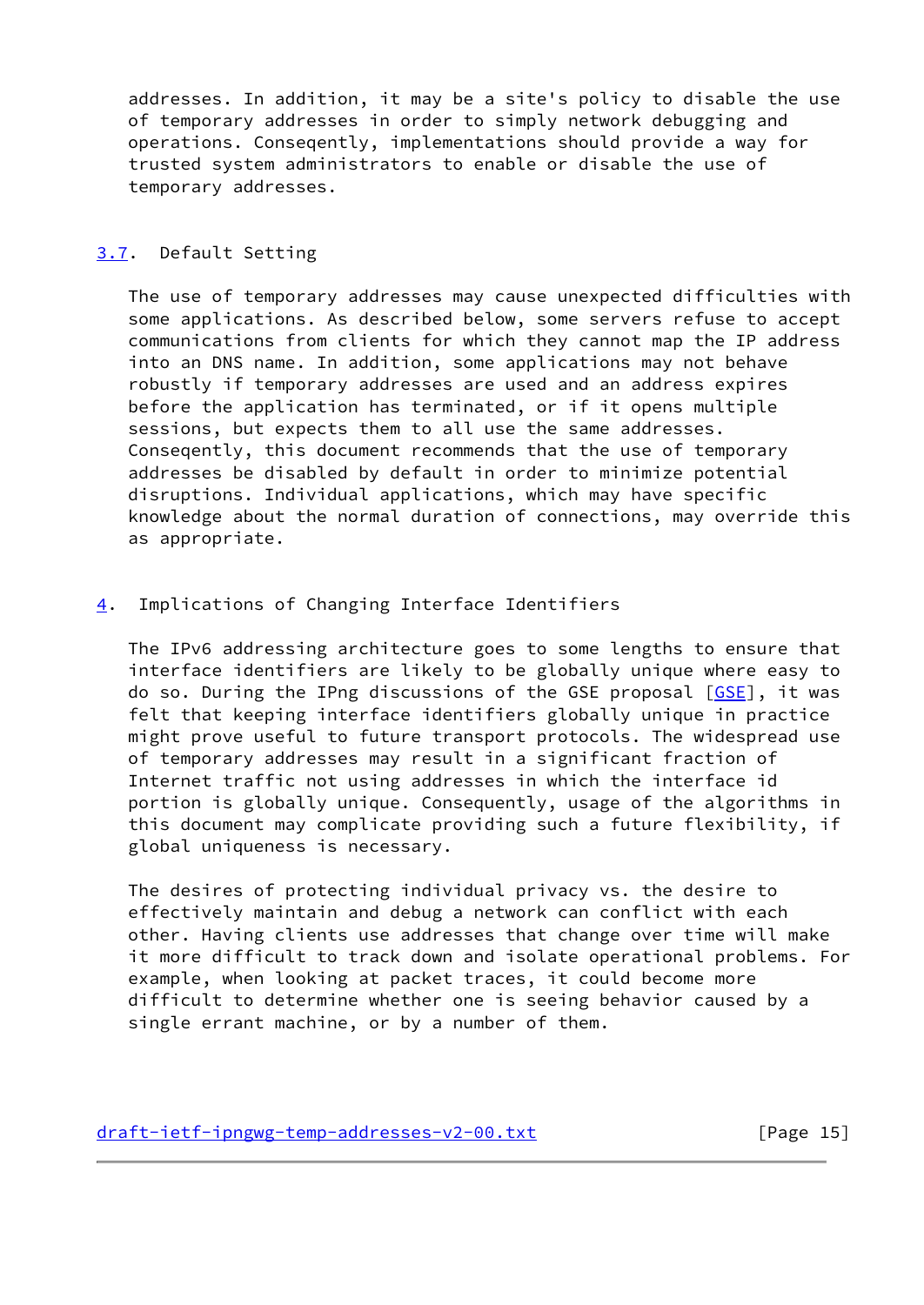<span id="page-17-1"></span> Some servers refuse to grant access to clients for which no DNS name exists. That is, they perform a DNS PTR query to determine the DNS name, and may then also perform an A query on the returned name to verify that the returned DNS name maps back into the address being used. Consequently, clients not properly registered in the DNS may be unable to access some services. As noted earlier, however, a node's DNS name (if non-changing) serves as a constant identifier. The wide deployment of the extension described in this document could challenge the practice of inverse-DNS-based "authentication," which has little validity, though it is widely implemented. In order to meet server challenges, nodes could register temporary addresses in the DNS using random names (for example a string version of the random address itself).

 Use of the extensions defined in this document may complicate debugging and other operational troubleshooting activities. Consequently, it may be site policy that temporary addresses should not be used. Consequently, implementations must provide a method for the end user or trusted administrator to override the use of temporary addresses.

<span id="page-17-0"></span>[5](#page-17-0). Defined Constants

Constants defined in this document include:

 TEMP\_VALID\_LIFETIME -- Default value: 1 week. Users should be able to override the default value. TEMP PREFERRED LIFETIME -- Default value: 1 day. Users should be able to override the default value. REGEN\_ADVANCE -- 5 seconds MAX DESYNC FACTOR -- 10 minutes. Upper bound on DESYNC FACTOR. DESYNC FACTOR  $-$ - A random value within the range 0 -MAX DESYNC FACTOR. It is computed once at system start (rather than each time it is used) and must never be

greater than (TEMP\_VALID\_LIFTIME - REGEN\_ADVANCE).

- 
- <span id="page-17-2"></span>[6](#page-17-2). Future Work

 An implementation might want to keep track of which addresses are being used by upper layers so as to be able to remove a deprecated temporary address from internal data structures once no upper layer protocols are using it (but not before). This is in contrast to current approaches where addresses are removed from an interface when they become invalid [\[ADDRCONF](#page-11-3)], independent of whether or not upper layer protocols are still using them. For TCP connections, such information is available in control blocks. For UDP-based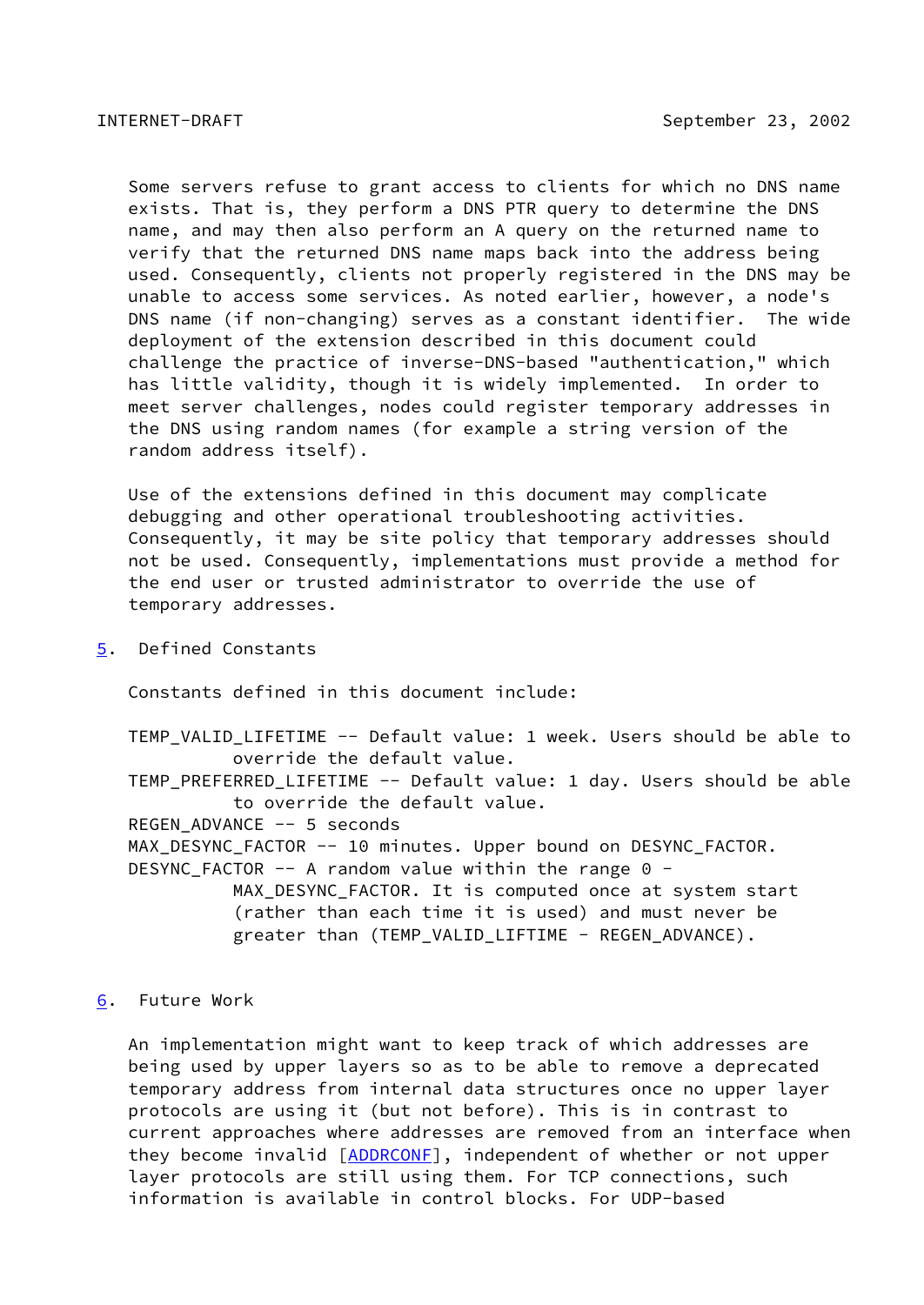applications, it may be the case that only the applications have

## [draft-ietf-ipngwg-temp-addresses-v2-00.txt](https://datatracker.ietf.org/doc/pdf/draft-ietf-ipngwg-temp-addresses-v2-00.txt) [Page 16]

<span id="page-18-1"></span>INTERNET-DRAFT September 23, 2002

 knowledge about what addresses are actually in use. Consequently, an implementation generally will need to use heuristics in deciding when an address is no longer in use (e.g., as is suggested in [Section](#page-13-0) [3.4](#page-13-0)).

 The determination as to whether to use public vs. temporary addresses can in some cases only be made by an application. For example, some applications may always want to use temporary addresses, while others may want to use them only in some circumstances or not at all. Suitable API extensions will likely need to be developed to enable individual applications to indicate with sufficient granularity their needs with regards to the use of temporary addresses.

 Recommendations on DNS practices to avoid the problem described in [Section 5](#page-17-0) when reverse DNS lookups fail may be needed.

 While this document discusses ways of obscuring a user's permanent IP address, the method described is believed to be ineffective against sophisticated forms of traffic analysis. To increase effectiveness, one may need to consider use of more advanced techniques, such as Onion Routing [[ONION\]](#page-20-11).

## <span id="page-18-0"></span>[7](#page-18-0). Open Issues

- 1) Implementations should allow system administrators to configure the use of temporary addresses. We've considered the possibility of using Router Advertisements to configure a host's use of temporary addresses, but that has a major drawback: in some situations (for example a home user receiving RAs from an ISP's router), the administrator of the host and the administrator of the router may have different opinions about the use of temporary addresses. Any configuration mechanism that disables the use of temporary addresses without input from the user must ensure that the host's administrator has authorized the disabling.
- <span id="page-18-2"></span>[8](#page-18-2). Significant Changes from [RFC 3041](https://datatracker.ietf.org/doc/pdf/rfc3041)

This section summarizes the changes in this document relative to [RFC](https://datatracker.ietf.org/doc/pdf/rfc3041)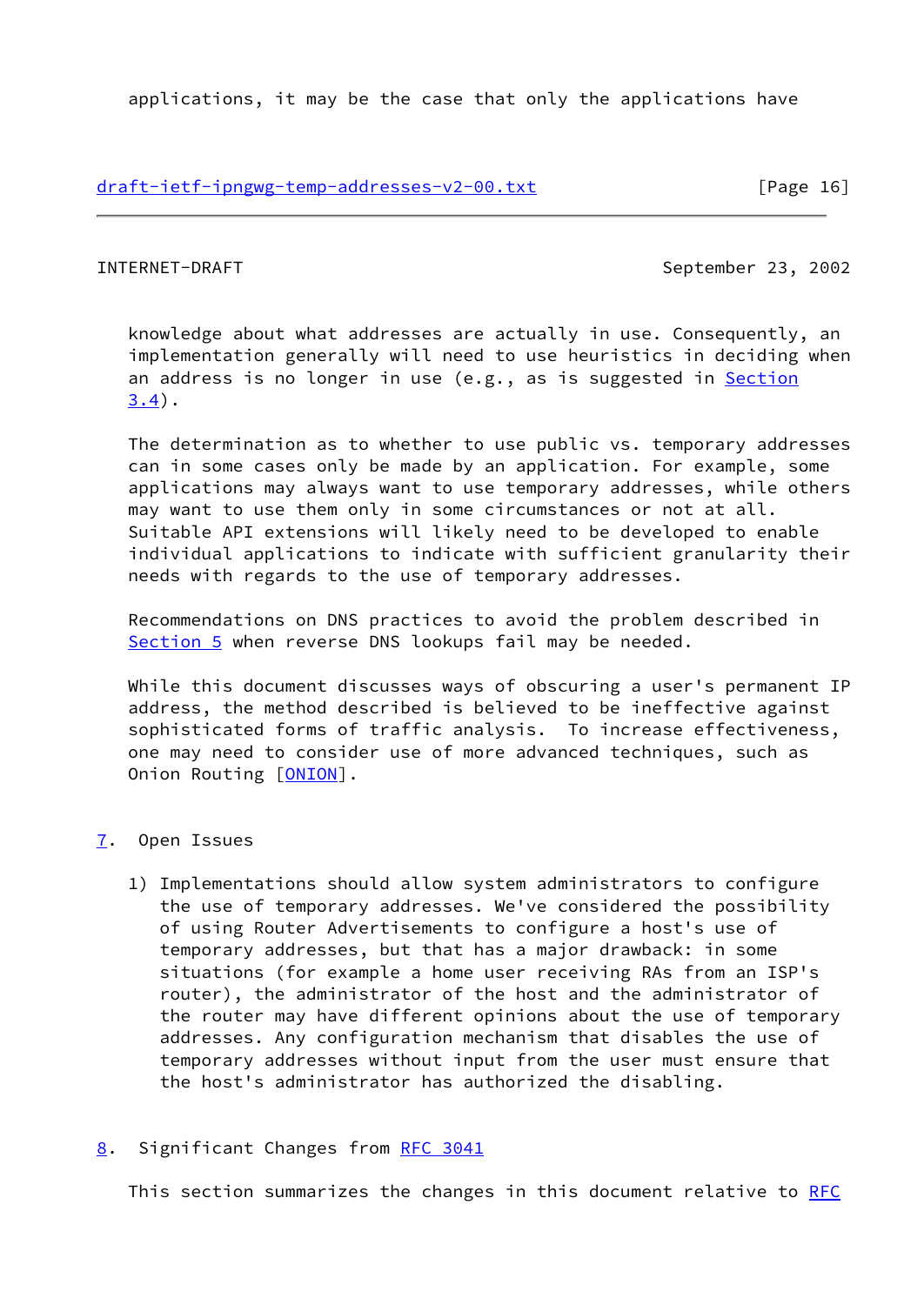[3041](https://datatracker.ietf.org/doc/pdf/rfc3041) that an implementer of [RFC 3041](https://datatracker.ietf.org/doc/pdf/rfc3041) should be aware of.

- 1) Added wording to exclude certain interface indentifiers from the range of acceptable interface identifiers. Interface IDs such as 0, those for reserved anycast addresses  $[RFC 2526]$  $[RFC 2526]$ , etc.
- 2) Added a configuration knob that provides the end user with a way to enable or disable the use of temporary addresses.

## [draft-ietf-ipngwg-temp-addresses-v2-00.txt](https://datatracker.ietf.org/doc/pdf/draft-ietf-ipngwg-temp-addresses-v2-00.txt) [Page 17]

<span id="page-19-1"></span>INTERNET-DRAFT September 23, 2002

- 3) Under [RFC 3041](https://datatracker.ietf.org/doc/pdf/rfc3041), RAs with short lifetimes (e.g., 1 hour) that always send the same lifetime for long periods of time (e.g., days to weeks) resulted in temporary addresses being created with lifetimes of only 1 hour. Additional rules were added to increase the Lifetime of temporary addresses when the advertised lifetimes were short.
- 4) DAD is now run on all temporary addresses, not just the first one generated from an interface identifier.
- 5) Changed the default setting for usage of temporary addresses to be disabled.
- <span id="page-19-0"></span>[9](#page-19-0). Security Considerations

 The motivation for this document stems from privacy concerns for individuals. This document does not appear to add any security issues beyond those already associated with stateless address autoconfiguration [[ADDRCONF\]](#page-11-3).

## <span id="page-19-2"></span>[10.](#page-19-2) Acknowledgments

 The authors would like to acknowledge the contributions of the IPNGWG working group and, in particular, Ran Atkinson, Matt Crawford, Steve Deering and Allison Mankin for their detailed comments.

## <span id="page-19-3"></span>[11.](#page-19-3) References

<span id="page-19-4"></span> [ADDRARCH] Hinden, R. and S. Deering, "IP Version 6 Addressing Architecture", [RFC 2373,](https://datatracker.ietf.org/doc/pdf/rfc2373) July 1998.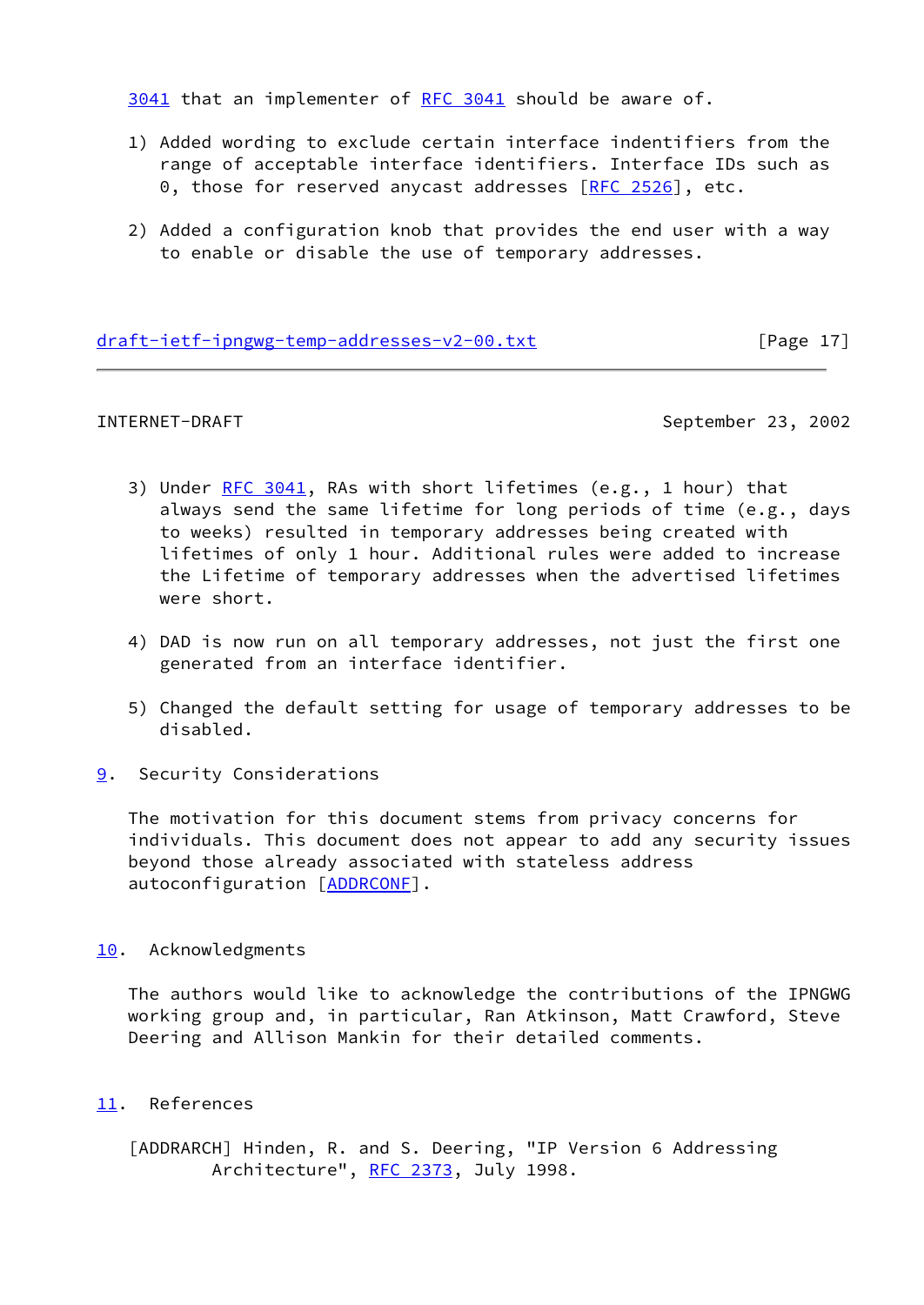[ADDRCONF] Thomson, S. and T. Narten, "IPv6 Address Autoconfiguration", [RFC 2462,](https://datatracker.ietf.org/doc/pdf/rfc2462) December 1998.

<span id="page-20-5"></span>[ADDR\_SELECT] Draves, R. "Default Address Selection for IPv6", [draft](https://datatracker.ietf.org/doc/pdf/draft-ietf-ipngwg-default-addr-select-00.txt) [ietf-ipngwg-default-addr-select-00.txt](https://datatracker.ietf.org/doc/pdf/draft-ietf-ipngwg-default-addr-select-00.txt).

<span id="page-20-1"></span> [COOKIES] Kristol, D. and L. Montulli, "HTTP State Management Mechanism", [RFC 2965](https://datatracker.ietf.org/doc/pdf/rfc2965), October 2000.

<span id="page-20-2"></span>[DHCP] Droms, R., "Dynamic Host Configuration Protocol", [RFC 2131](https://datatracker.ietf.org/doc/pdf/rfc2131), March 1997.

<span id="page-20-3"></span> [DDNS] Vixie, R., Thomson, S., Rekhter, Y. and J. Bound, "Dynamic Updates in the Domain Name System (DNS UPDATE)", [RFC 2136](https://datatracker.ietf.org/doc/pdf/rfc2136), April 1997.

[draft-ietf-ipngwg-temp-addresses-v2-00.txt](https://datatracker.ietf.org/doc/pdf/draft-ietf-ipngwg-temp-addresses-v2-00.txt) [Page 18]

INTERNET-DRAFT September 23, 2002

- <span id="page-20-0"></span> [DISCOVERY] Narten, T., Nordmark, E. and W. Simpson, "Neighbor Discovery for IP Version 6 (IPv6)", [RFC 2461,](https://datatracker.ietf.org/doc/pdf/rfc2461) December 1998.
- <span id="page-20-10"></span> [GSE] Crawford et. al., "Separating Identifiers and Locators in Addresses: An Analysis of the GSE Proposal for IPv6 ", [draft](https://datatracker.ietf.org/doc/pdf/draft-ietf-ipngwg-esd-analysis-04.txt) [ietf-ipngwg-esd-analysis-04.txt](https://datatracker.ietf.org/doc/pdf/draft-ietf-ipngwg-esd-analysis-04.txt).
- <span id="page-20-8"></span> [ISATAP] "Intra-Site Automatic Tunnel Addressing Protocol (ISATAP)", [draft-ietf-ngtrans-isatap-01.txt](https://datatracker.ietf.org/doc/pdf/draft-ietf-ngtrans-isatap-01.txt)
- <span id="page-20-9"></span> [IPSEC] Kent, S., Atkinson, R., "Security Architecture for the Internet Protocol", [RFC 2401,](https://datatracker.ietf.org/doc/pdf/rfc2401) November 1998.
- <span id="page-20-7"></span>[MD5] Rivest, R., "The MD5 Message-Digest Algorithm", [RFC 1321](https://datatracker.ietf.org/doc/pdf/rfc1321), April 1992.
- <span id="page-20-4"></span>[MOBILEIP] Perkins, C., "IP Mobility Support", [RFC 2002,](https://datatracker.ietf.org/doc/pdf/rfc2002) October 1996.
- <span id="page-20-11"></span> [ONION] Reed, Michael G., Paul F. Syverson and David M. Goldschlag. "Proxies for Anonymous Routing", Proceedings of the 12th Annual Computer Security Applications Conference, San Diego, CA, December 1996.
- <span id="page-20-6"></span> [RANDOM] "Randomness Recommendations for Security", Eastlake 3rd, D., Crocker S., Schiller, J., [RFC 1750](https://datatracker.ietf.org/doc/pdf/rfc1750), December 1994.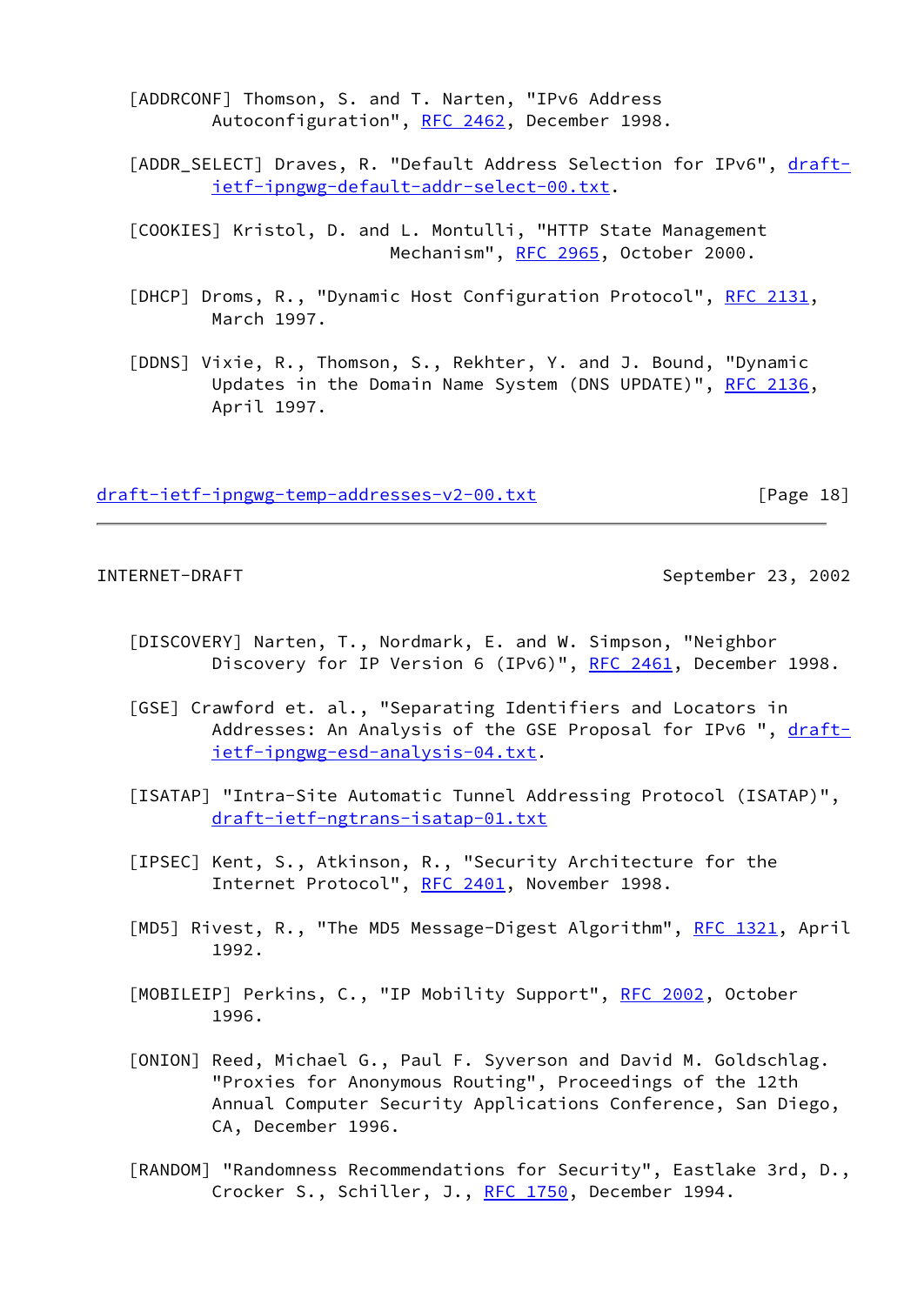[RFC3041] Privacy Extensions for Stateless Address Autoconfiguration in IPv6. T. Narten, R. Draves. January 2001, [RFC 3041](https://datatracker.ietf.org/doc/pdf/rfc3041).

 [RESERVED-ANYCAST] Johnson, D., Deering, S., "Reserved IPv6 Subnet Anycast Addresses", [RFC 2526](https://datatracker.ietf.org/doc/pdf/rfc2526), March 1999.

<span id="page-21-0"></span> [SERIALNUM] Moore, K., "Privacy Considerations for the Use of Hardware Serial Numbers in End-to-End Network Protocols", [draft-iesg-serno-privacy-00.txt](https://datatracker.ietf.org/doc/pdf/draft-iesg-serno-privacy-00.txt).

12.

Authors' Addresses

 Thomas Narten IBM Corporation P.O. Box 12195 Research Triangle Park, NC 27709-2195 USA

 Phone: +1 919 254 7798 EMail: narten@raleigh.ibm.com

[draft-ietf-ipngwg-temp-addresses-v2-00.txt](https://datatracker.ietf.org/doc/pdf/draft-ietf-ipngwg-temp-addresses-v2-00.txt) [Page 19]

 Richard Draves Microsoft Research One Microsoft Way Redmond, WA 98052

 Phone: +1 425 936 2268 Email: richdr@microsoft.com

INTERNET-DRAFT September 23, 2002